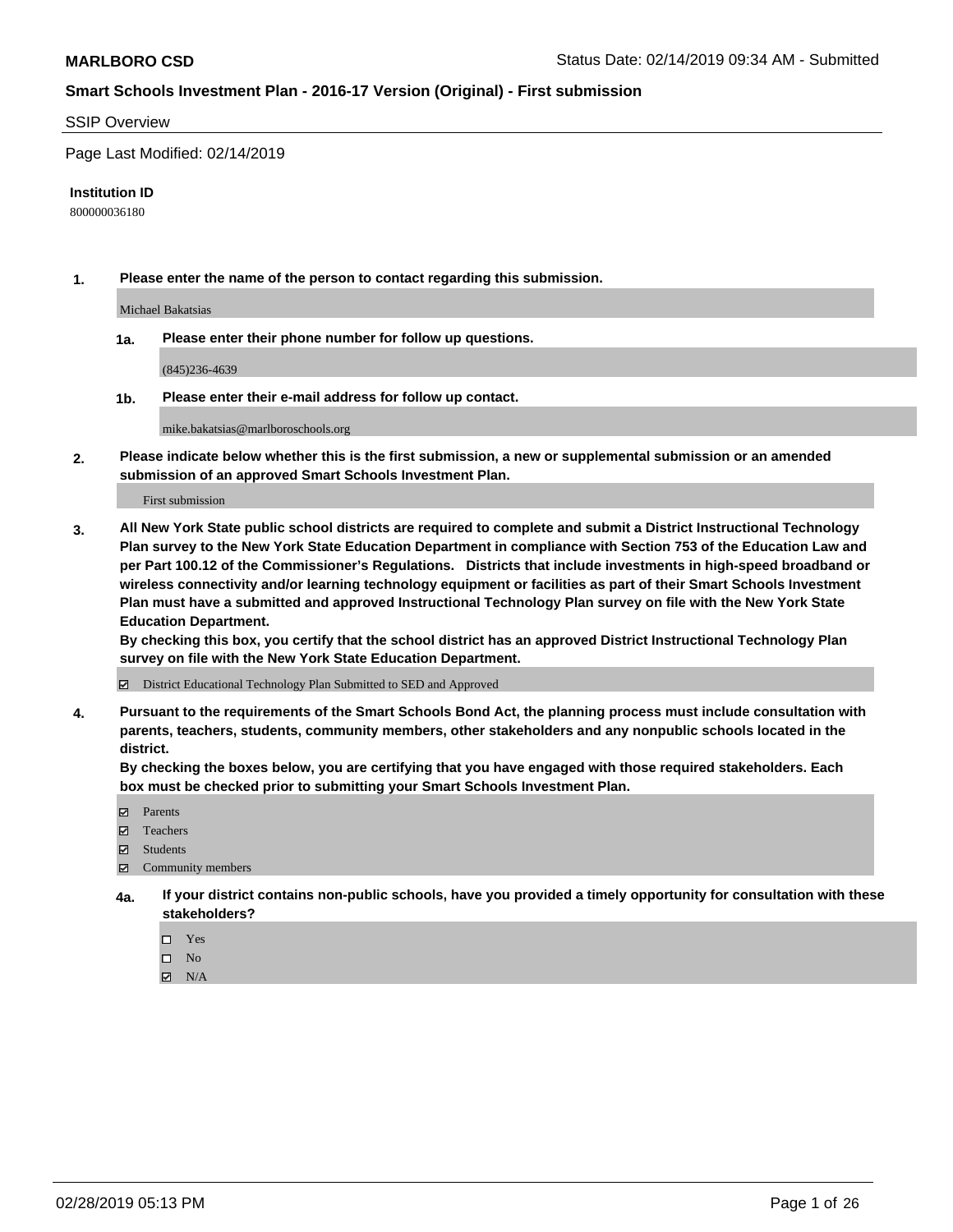#### SSIP Overview

Page Last Modified: 02/14/2019

#### **5. Certify that the following required steps have taken place by checking the boxes below: Each box must be checked prior to submitting your Smart Schools Investment Plan.**

- The district developed and the school board approved a preliminary Smart Schools Investment Plan.
- The preliminary plan was posted on the district website for at least 30 days. The district included an address to which any written comments on the plan should be sent.
- $\boxtimes$  The school board conducted a hearing that enabled stakeholders to respond to the preliminary plan. This hearing may have occured as part of a normal Board meeting, but adequate notice of the event must have been provided through local media and the district website for at least two weeks prior to the meeting.
- The district prepared a final plan for school board approval and such plan has been approved by the school board.
- $\boxtimes$  The final proposed plan that has been submitted has been posted on the district's website.
- **5a. Please upload the proposed Smart Schools Investment Plan (SSIP) that was posted on the district's website, along with any supporting materials. Note that this should be different than your recently submitted Educational Technology Survey. The Final SSIP, as approved by the School Board, should also be posted on the website and remain there during the course of the projects contained therein.**

Proposal for SSBA\_MCSD\_3.pdf

**5b. Enter the webpage address where the final Smart Schools Investment Plan is posted. The Plan should remain posted for the life of the included projects.**

http://www.marlboroschools.org/cms/lib/NY24000063/Centricity/Domain/750/SSBA%20Pres%208\_18\_16.pdf

**6. Please enter an estimate of the total number of students and staff that will benefit from this Smart Schools Investment Plan based on the cumulative projects submitted to date.**

1,976

**7. An LEA/School District may partner with one or more other LEA/School Districts to form a consortium to pool Smart Schools Bond Act funds for a project that meets all other Smart School Bond Act requirements. Each school district participating in the consortium will need to file an approved Smart Schools Investment Plan for the project and submit a signed Memorandum of Understanding that sets forth the details of the consortium including the roles of each respective district.**

 $\Box$  The district plans to participate in a consortium to partner with other school district(s) to implement a Smart Schools project.

**8. Please enter the name and 6-digit SED Code for each LEA/School District participating in the Consortium.**

| <b>Partner LEA/District</b> | <b>ISED BEDS Code</b> |
|-----------------------------|-----------------------|
| (No Response)               | (No Response)         |

**9. Please upload a signed Memorandum of Understanding with all of the participating Consortium partners.**

(No Response)

**10. Your district's Smart Schools Bond Act Allocation is:**

\$1,076,410

**11. Enter the budget sub-allocations by category that you are submitting for approval at this time. If you are not budgeting SSBA funds for a category, please enter 0 (zero.) If the value entered is \$0, you will not be required to complete that survey question.**

|                                              | Sub-<br><b>Allocations</b> |
|----------------------------------------------|----------------------------|
| <b>School Connectivity</b>                   | 549,612                    |
| <b>Connectivity Projects for Communities</b> |                            |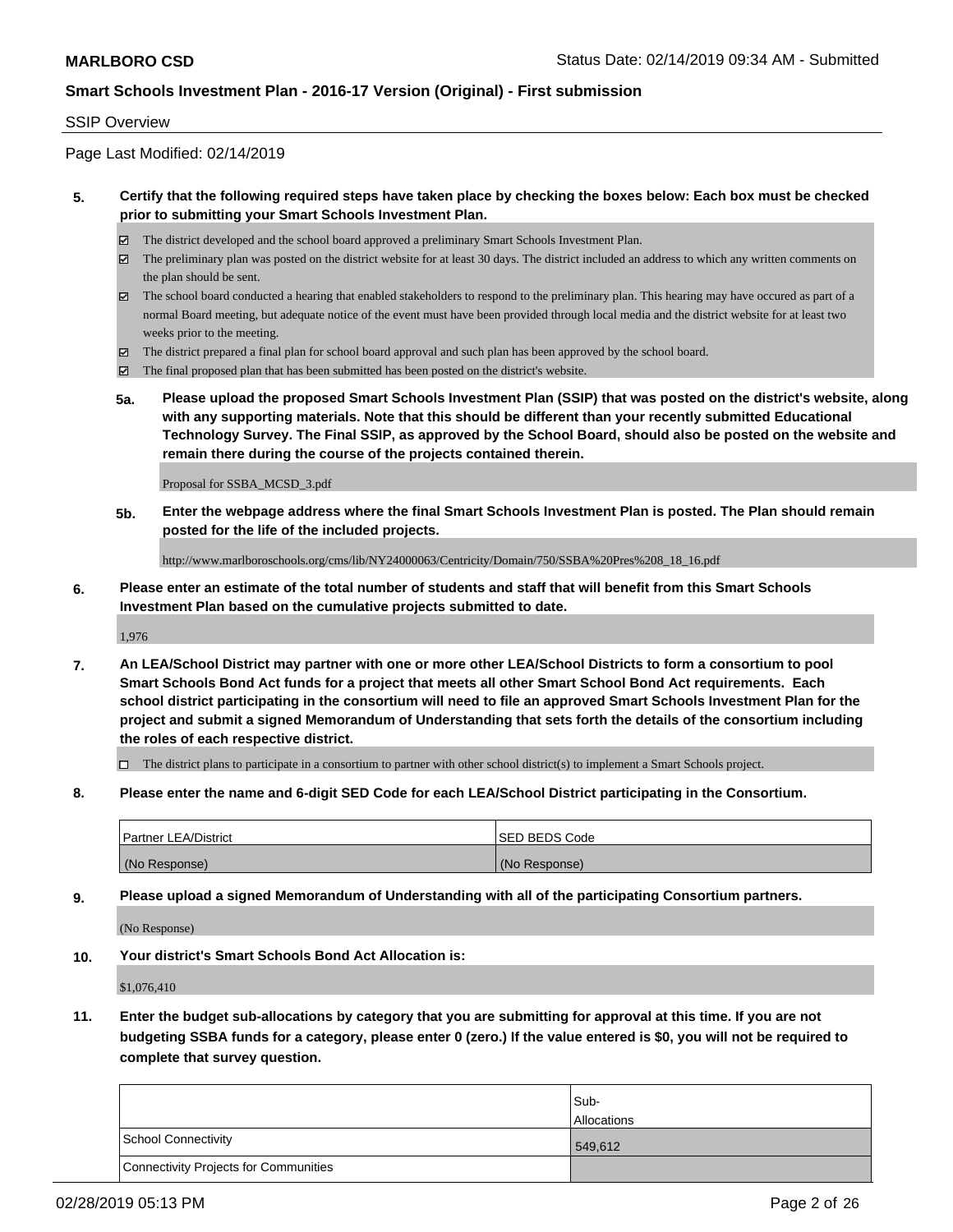# SSIP Overview

|                                  | Sub-<br>Allocations |
|----------------------------------|---------------------|
|                                  | $\Omega$            |
| Classroom Technology             | 340,002             |
| Pre-Kindergarten Classrooms      | $\Omega$            |
| Replace Transportable Classrooms | $\Omega$            |
| High-Tech Security Features      | 153,075             |
| Totals:                          | 1,042,689           |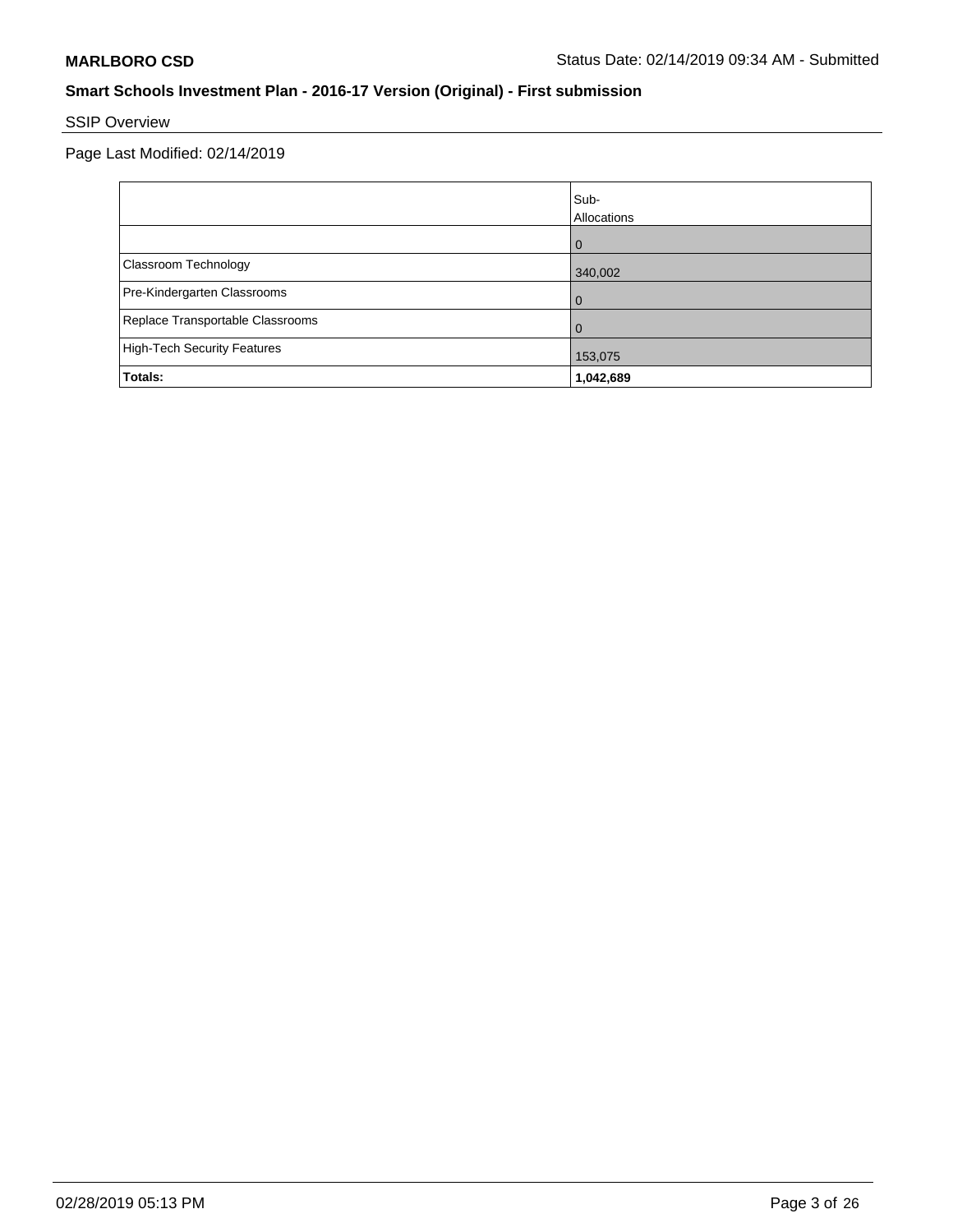#### School Connectivity

Page Last Modified: 02/14/2019

- **1. In order for students and faculty to receive the maximum benefit from the technology made available under the Smart Schools Bond Act, their school buildings must possess sufficient connectivity infrastructure to ensure that devices can be used during the school day. Smart Schools Investment Plans must demonstrate that:**
	- **• sufficient infrastructure that meets the Federal Communications Commission's 100 Mbps per 1,000 students standard currently exists in the buildings where new devices will be deployed, or**
	- **• is a planned use of a portion of Smart Schools Bond Act funds, or**
	- **• is under development through another funding source.**

**Smart Schools Bond Act funds used for technology infrastructure or classroom technology investments must increase the number of school buildings that meet or exceed the minimum speed standard of 100 Mbps per 1,000 students and staff within 12 months. This standard may be met on either a contracted 24/7 firm service or a "burstable" capability. If the standard is met under the burstable criteria, it must be:**

**1. Specifically codified in a service contract with a provider, and**

**2. Guaranteed to be available to all students and devices as needed, particularly during periods of high demand, such as computer-based testing (CBT) periods.**

### **Please describe how your district already meets or is planning to meet this standard within 12 months of plan submission.**

The district is currently under contract with Orange-Ulster Boces for 500mb Internet service and for a minimum of 1 gigabyte connectivity to each school building for the 2018-19 school year. This level of service exceeds the infrastructure criteria listed above in this application. Our current and future budgets identified in our technology plan support this level of connectivity through 2021.

- **1a. If a district believes that it will be impossible to meet this standard within 12 months, it may apply for a waiver of this requirement, as described on the Smart Schools website. The waiver must be filed and approved by SED prior to submitting this survey.**
	- $\Box$  By checking this box, you are certifying that the school district has an approved waiver of this requirement on file with the New York State Education Department.

#### **2. Connectivity Speed Calculator (Required)**

|                         | I Number of<br>Students | Multiply by<br>100 Kbps | Divide by 1000 Current Speed<br>to Convert to<br>Required<br>Speed in Mb | in Mb | <b>Expected</b><br>Speed to be<br><b>Attained Within Required</b><br>12 Months | <b>Expected Date</b><br><b>When</b><br>Speed Will be<br>l Met |
|-------------------------|-------------------------|-------------------------|--------------------------------------------------------------------------|-------|--------------------------------------------------------------------------------|---------------------------------------------------------------|
| <b>Calculated Speed</b> | 1.921                   | 192.100                 | 192.1                                                                    | 500   | 500                                                                            | currently met                                                 |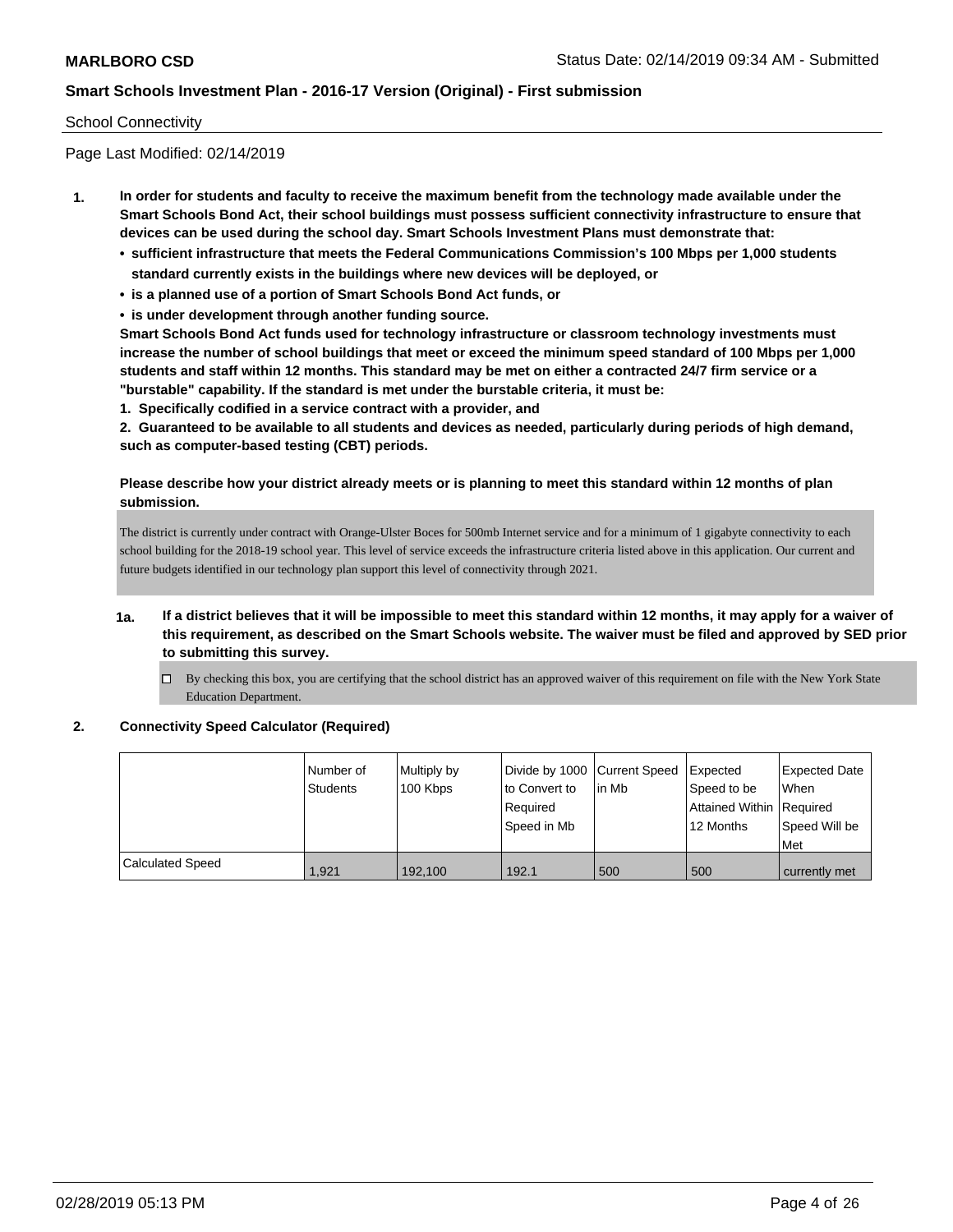#### School Connectivity

#### Page Last Modified: 02/14/2019

### **3. Describe how you intend to use Smart Schools Bond Act funds for high-speed broadband and/or wireless connectivity projects in school buildings.**

Receipt of these funds will help us update our technology infrastructure, improve wireless reliability and increase the devices used by students. All of these improvements will allow us to further integrate technology by embedding the classroom curriculum into a fully digital format. By making highspeed broadband and wireless connectivity more readily available in all five school buildings located within our school district, we will be increasing student and staff access to the Internet with the intention of enhancing student learning. Teachers will be able to run classrooms in non-traditional spaces. We will also be able to offer staff members professional development opportunities that move away from the traditional face-to-face delivery of content. This would be important for our staff, because it will make professional development more readily available and will allow us to offer those opportunities in a more time-efficient and flexible way. In providing our students with their own dedicated Chromebook, they will be able to continue their learning once they leave the school building, allowing them to practice what was learned during the day, and the time to build upon the content learned in the classroom. Our district's newly formed Instructional Technology Team will consist of two Library Media Specialists, three Teaching Assistants, and an Technology Integration Specialist, all of whom will function under the direction of the district's Director for Curriculum and Instruction.

Some examples of what the team will focus on initially will include:

- Guiding research by teaching information gathering skills and strategies
- Prevent plagiarism by teaching how to ethically use and synthesis of information
- Disseminating information via LMS (Learning management systems)
- Meet with Orange-Ulster BOCES to redesign the Media Centers in all our school buildings to promote 21st Century Learning Skills.

### **4. Describe the linkage between the district's District Instructional Technology Plan and the proposed projects. (There should be a link between your response to this question and your response to Question 1 in Part E. Curriculum and Instruction "What are the district's plans to use digital connectivity and technology to improve teaching and learning?)**

The District's technology plan provides financial resources that provide for the maintenance of technology purchases over the next four years. Additionally it provides for Technical personnel positions needed to support the increased use of technology in classrooms both at the technical support level but also at the classroom level by increasing the number of instructional technology teachers and teaching assistants. This will help us leverage the use of technology in Marlboro Schools for increased engagement and performance by all students.

The technology plan also provides a framework for device replacement not just financially but through a process of continual evaluation, we look for ways to improve how technology can support instruction as new tools and programs are developed.

### **5. If the district wishes to have students and staff access the Internet from wireless devices within the school building, or in close proximity to it, it must first ensure that it has a robust Wi-Fi network in place that has sufficient bandwidth to meet user demand.**

#### **Please describe how you have quantified this demand and how you plan to meet this demand.**

The district maintains an up to date Ruckus Wireless infrastructure. SmartZone™ 100 (SZ 100) the most scalable, resilient, and highest performing Wireless LAN controller within the Ruckus family of WLAN controllers for enterprises solutions.

Quantifying demand - The district used the bandwidth allocation tools supplied by the Tech Readiness Initiative from the Fall of 2014. At that time, both the Middle School and Elementary School supplied below the minimum standard of 100 mbps for each student. The district will move toward a 500 mbps WAN speed. The Smarter School Bond funds will allow for the replacement of costly network core switches that will assist in supplying the increased speed to all school buildings. In addition, the Smarter School funds will increase POE density that will allow of additional WiFi access points to be installed where needed to improve the "load" of device connectivity.

### **6. As indicated on Page 5 of the guidance, the Office of Facilities Planning will have to conduct a preliminary review of all capital projects, including connectivity projects.**

**Please indicate on a separate row each project number given to you by the Office of Facilities Planning.**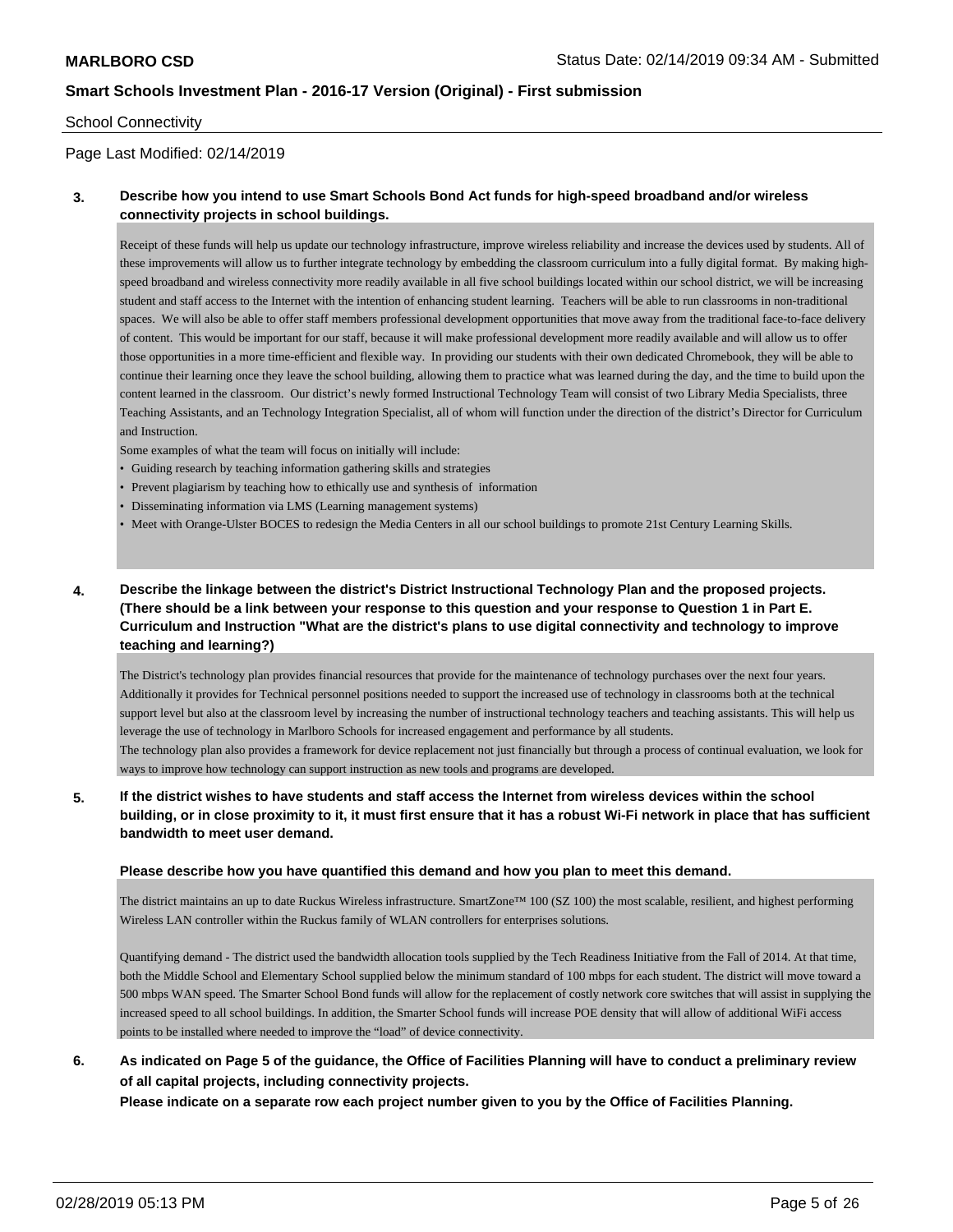#### School Connectivity

Page Last Modified: 02/14/2019

Project Number 62-10-01-06-7-999-BA1

**7. Certain high-tech security and connectivity infrastructure projects may be eligible for an expedited review process as determined by the Office of Facilities Planning.**

**Was your project deemed eligible for streamlined review?**

Yes

- **7a. Districts that choose the Streamlined Review Process will be required to certify that they have reviewed all installations with their licensed architect or engineer of record and provide that person's name and license number. The licensed professional must review the products and proposed method of installation prior to implementation and review the work during and after completion in order to affirm that the work was codecompliant, if requested.**
	- I certify that I have reviewed all installations with a licensed architect or engineer of record.
- **8. Include the name and license number of the architect or engineer of record.**

| <sup>1</sup> Name                | License Number |
|----------------------------------|----------------|
| <b>Bill Wisbauer, Tetra Tech</b> | 954148514      |

**9. If you are submitting an allocation for School Connectivity complete this table.**

**Note that the calculated Total at the bottom of the table must equal the Total allocation for this category that you entered in the SSIP Overview overall budget.** 

|                                            | Sub-           |
|--------------------------------------------|----------------|
|                                            | Allocation     |
| Network/Access Costs                       | 274,032        |
| <b>Outside Plant Costs</b>                 | $\mathbf 0$    |
| School Internal Connections and Components | 266,090        |
| <b>Professional Services</b>               | 9,490          |
| Testing                                    | $\mathbf 0$    |
| Other Upfront Costs                        | $\overline{0}$ |
| <b>Other Costs</b>                         | $\overline{0}$ |
| Totals:                                    | 549,612        |

**10. Please detail the type, quantity, per unit cost and total cost of the eligible items under each sub-category. This is especially important for any expenditures listed under the "Other" category. All expenditures must be eligible for tax-exempt financing to be reimbursed through the SSBA. Sufficient detail must be provided so that we can verify this is the case. If you have any questions, please contact us directly through smartschools@nysed.gov. NOTE: Wireless Access Points should be included in this category, not under Classroom Educational Technology, except those that will be loaned/purchased for nonpublic schools.**

**Add rows under each sub-category for additional items, as needed.**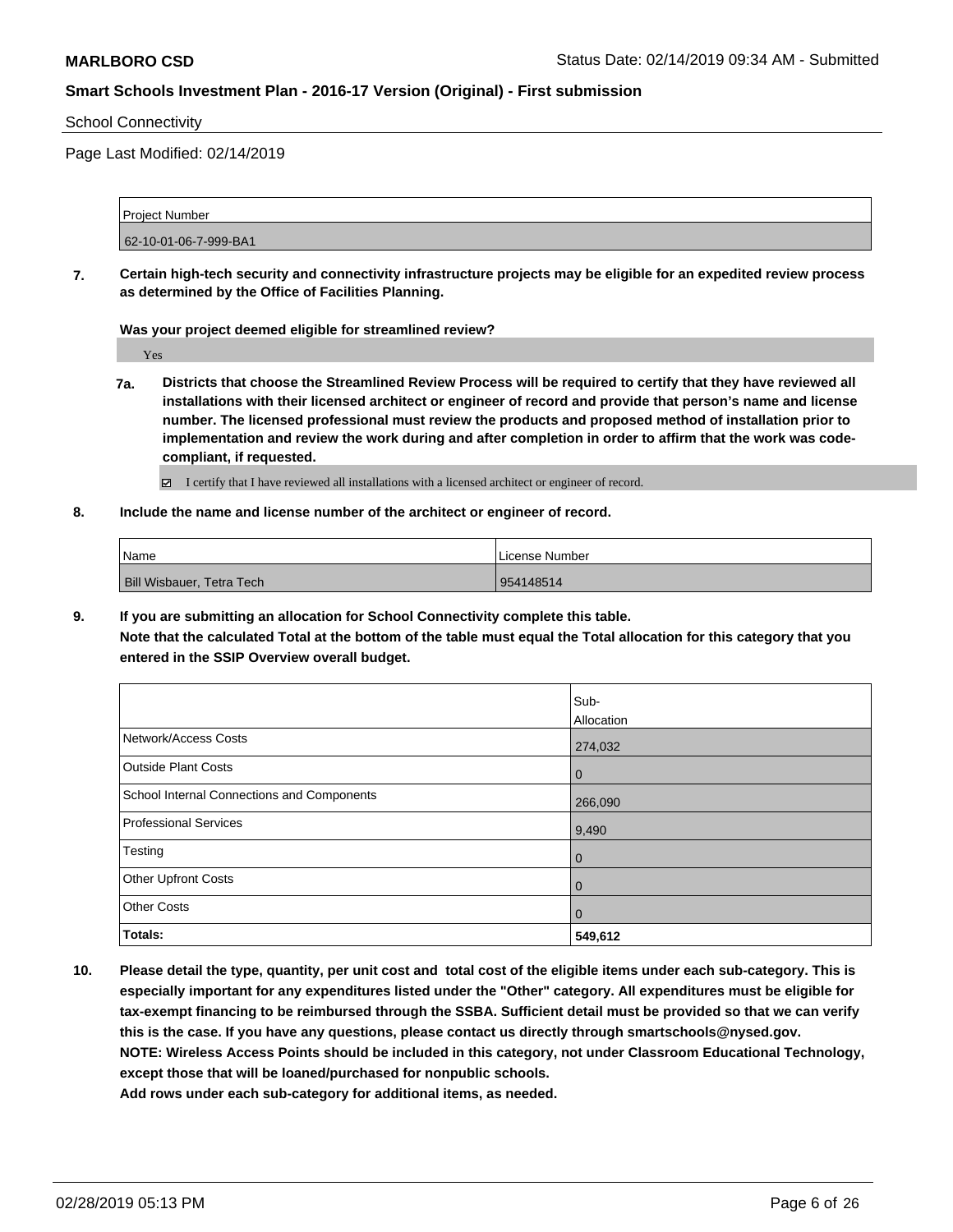# School Connectivity

 $\mathbf{r}$ 

| Select the allowable expenditure<br>type.<br>Repeat to add another item under<br>each type. | Item to be purchased                                                                 | Quantity       | Cost per Item | <b>Total Cost</b> |
|---------------------------------------------------------------------------------------------|--------------------------------------------------------------------------------------|----------------|---------------|-------------------|
| <b>Connections/Components</b>                                                               | Wiring of Middle School with Cat 6<br>data wiring NYSOGS Contract Rate               | 240            | 500           | 120,000           |
| <b>Connections/Components</b>                                                               | Single mode Fiber connections<br>between data closets NYSOGS<br><b>Contract Rate</b> | 5,500          | 10            | 55,000            |
| <b>Network/Access Costs</b>                                                                 | Catalyst 2960-x 48 GigE PoE<br>740W,2x10G Sfp+,LAN base                              | 8              | 3,998         | 31,984            |
| <b>Connections/Components</b>                                                               | Catalyst 2960-X FlexStack Plus<br><b>Stacking Module</b>                             | 8              | 597           | 4,776             |
| <b>Connections/Components</b>                                                               | Cisco FlexStack 3m stacking cable                                                    | $\overline{2}$ | 100           | 200               |
| <b>Connections/Components</b>                                                               | 10GBase-CU SFP+Cable 5 Meter                                                         | 4              | 75            | 300               |
| <b>Connections/Components</b>                                                               | 10 GBASE-LRM SFP module                                                              | 10             | 550           | 5,500             |
| <b>Connections/Components</b>                                                               | 1000Base-T SFP transceiver modlule<br>for Category 5 copper wire                     | 1              | 225           | 225               |
| <b>Connections/Components</b>                                                               | 10GBASE-LR SFP Module(Bus<br>garage)                                                 | 1              | 950           | 950               |
| <b>Connections/Components</b>                                                               | Fiber Optic Cable, LC/SC, Single<br>Mode, Duplex-5 meter(9/125 type)                 | 6              | 38            | 228               |
| <b>Network/Access Costs</b>                                                                 | catalyst 2960-x 48 GigE poE 740W,2x<br>10G SFP+, LAN Base K12                        | $\overline{7}$ | 3,998         | 27,986            |
| <b>Connections/Components</b>                                                               | Catalyst 2960-X flexStack Plus<br><b>Stacking Module</b>                             | $\overline{7}$ | 598           | 4,186             |
| <b>Connections/Components</b>                                                               | Cisco Flexstack 3M stacking cable                                                    | $\overline{2}$ | 100           | 200               |
| <b>Connections/Components</b>                                                               | 10GBase-LRM SFP Module                                                               | 2              | 497           | 994               |
| <b>Connections/Components</b>                                                               | Fiber Optic Cable, LC/Sc, Single<br>Mode, Duplex-5 meter(9/125 Type)                 | $\overline{2}$ | 37            | 74                |
| Network/Access Costs                                                                        | Catalyst 2960-X 48 GigE PoE 740W,<br>2x 10G SFP+, LAN Base k12                       | 8              | 3,998         | 31,984            |
| <b>Connections/Components</b>                                                               | Catalyst 2960-X FlexStack Plus<br><b>Stacking Module</b>                             | 8              | 598           | 4,784             |
| <b>Connections/Components</b>                                                               | Cisco FlexStack 3 cm stacking cable                                                  | $\overline{2}$ | 100           | 200               |
| <b>Connections/Components</b>                                                               | 10 GBASE-LRM SFP module                                                              | $\sqrt{2}$     | 498           | 996               |
| <b>Connections/Components</b>                                                               | Fiber Optic Cable, LC/SC, Single<br>Mode, Duplex-5 meter(9/125 Type)                 | $\sqrt{2}$     | 38            | 76                |
| <b>Network/Access Costs</b>                                                                 | Catalyst 2960-X 48 GigE PoE 740W,<br>2x10G SFP+, LAN Base K12                        | $\overline{4}$ | 3,997         | 15,988            |
| <b>Connections/Components</b>                                                               | Catalyst 2960-X Flexstack Plus                                                       | $\overline{4}$ | 597           | 2,388             |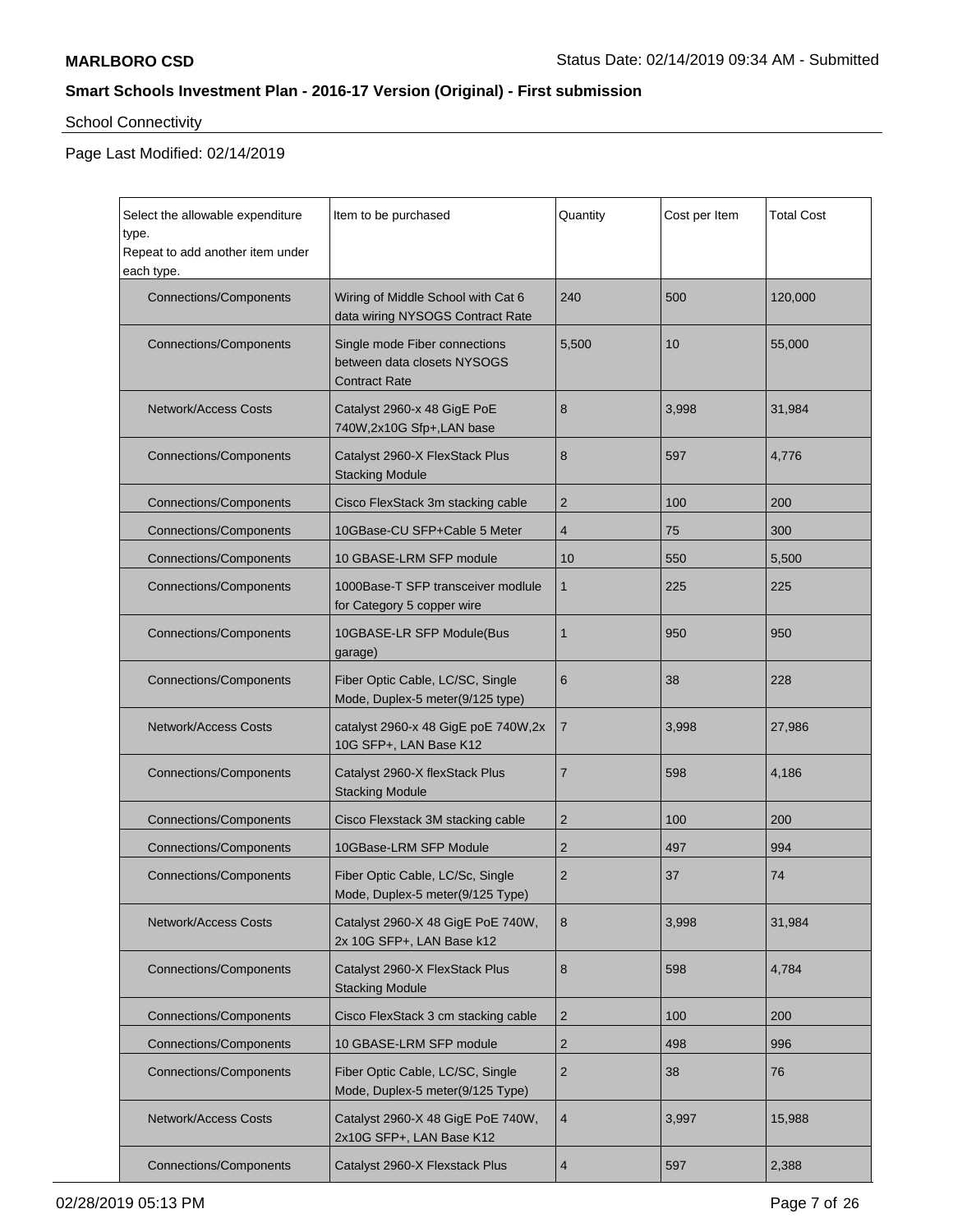# School Connectivity

| Select the allowable expenditure<br>type.<br>Repeat to add another item under<br>each type. | Item to be purchased                                                  | Quantity       | Cost per Item | <b>Total Cost</b> |
|---------------------------------------------------------------------------------------------|-----------------------------------------------------------------------|----------------|---------------|-------------------|
|                                                                                             | <b>Stacking Module</b>                                                |                |               |                   |
| <b>Connections/Components</b>                                                               | Cisco Flexstack 3m stacking cable                                     | 1              | 100           | 100               |
| <b>Connections/Components</b>                                                               | 10 GBASE-LRM SFP Module                                               | $\mathbf{1}$   | 498           | 498               |
| <b>Connections/Components</b>                                                               | Fiber Optic Cable, LC/SC, Single Mode,<br>Duplex-5Meter(9/125mType)   | $\mathbf{1}$   | 38            | 38                |
| <b>Network/Access Costs</b>                                                                 | Catalyst 2960-X 48 GigE PoE<br>740W,2x 10G SFP+,LAN Base K12          | 1              | 3,998         | 3,998             |
| <b>Connections/Components</b>                                                               | 10GBASE - LR SFP Module                                               | 1              | 950           | 950               |
| <b>Connections/Components</b>                                                               | Fiber Optic Cable, LC/SC, Single<br>Mode, Duplex-5 meter (9/125 Type) | 1              | 38            | 38                |
| <b>Connections/Components</b>                                                               | 1000 Base-T SFP transceiver module<br>for Category 5 copper wire      | 1              | 225           | 225               |
| <b>Network/Access Costs</b>                                                                 | Catalyst 2960-X 48 GigE PoE 740W,<br>2x 10g SFP+, LAN Base K12        | 2              | 3,998         | 7,996             |
| <b>Connections/Components</b>                                                               | Catalyst 2960-X flexstack Plus<br><b>Stacking Module</b>              | $\overline{2}$ | 598           | 1,196             |
| <b>Connections/Components</b>                                                               | Cisco Flexstack 1m stacking cable                                     | 1              | 50            | 50                |
| <b>Connections/Components</b>                                                               | 10 GBASE-CU SFP+ Cable 5 Meter                                        | 2              | 75            | 150               |
| <b>Connections/Components</b>                                                               | Fiber Optic Cable, LC/SC, Single<br>Mode, Duplex-5 meter (9/125 Type) | $\overline{4}$ | 38            | 152               |
| <b>Network/Access Costs</b>                                                                 | Catalyst 2960-x 48 GigE PoE<br>740W,2x10G SFP+, LAN base K12          | 6              | 3,998         | 23,988            |
| <b>Connections/Components</b>                                                               | Catalyst 2960-x flexstack plus stacking<br>module                     | 6              | 598           | 3,588             |
| <b>Connections/Components</b>                                                               | Cisco Flexstack 3m stacking cable                                     | 1              | 100           | 100               |
| <b>Connections/Components</b>                                                               | 10GBase - LRM SFP Module                                              | 3              | 498           | 1,494             |
| <b>Connections/Components</b>                                                               | 10Gbase-CU SFP+ Cable 5 Meter                                         | 1              | 75            | 75                |
| <b>Connections/Components</b>                                                               | 10Gbase-CU SFP+ Cable 3 Meter                                         | 1              | 50            | 50                |
| Network/Access Costs                                                                        | Catalyst 2960-x 48 GigE PoE<br>740W,2x10G SFP+,LAN Base K!@           | $\overline{2}$ | 3,998         | 7,996             |
| <b>Connections/Components</b>                                                               | Catalyst 2960-x Flexstack Plus<br><b>Stacking Module</b>              | $\overline{2}$ | 598           | 1,196             |
| <b>Connections/Components</b>                                                               | Cisco FlexStack 1m stacking cable                                     | $\mathbf{1}$   | 50            | 50                |
| <b>Connections/Components</b>                                                               | Fiber Optic Cable, LC/SC, Single<br>Mode, Duplex -5 meter (9/125type) | 1              | 38            | 38                |
| <b>Network/Access Costs</b>                                                                 | Catalyst 2960-x 48 gigE PoE 740W, 2x 3<br>10G SFP+, LAN Base K12      |                | 3,998         | 11,994            |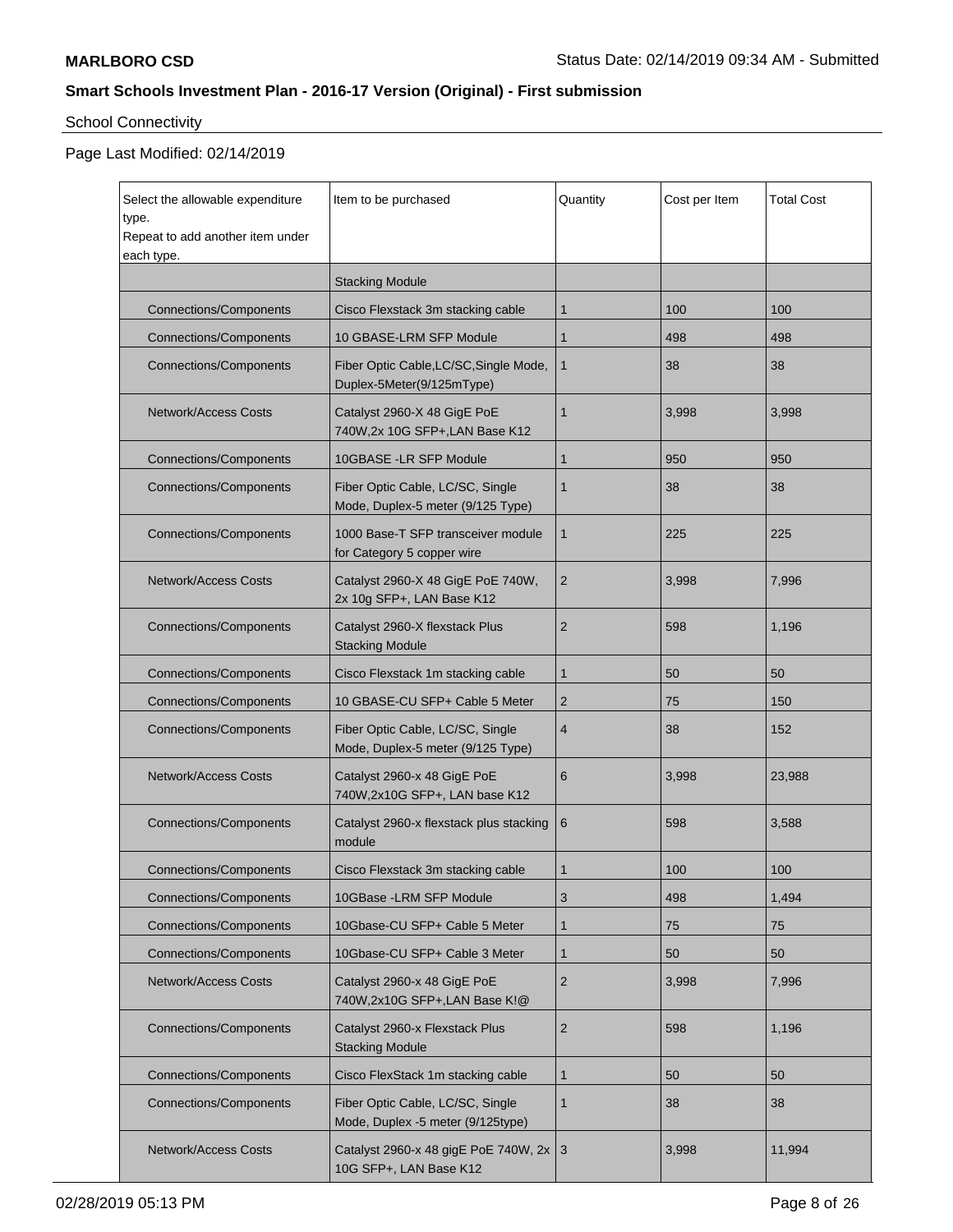# School Connectivity

| Select the allowable expenditure<br>type.<br>Repeat to add another item under | Item to be purchased                                                    | Quantity       | Cost per Item | <b>Total Cost</b> |
|-------------------------------------------------------------------------------|-------------------------------------------------------------------------|----------------|---------------|-------------------|
| each type.                                                                    |                                                                         |                |               |                   |
| <b>Connections/Components</b>                                                 | Catalyst 2960 -x flexstack plus<br>Stacking module                      | 3              | 598           | 1,794             |
| <b>Connections/Components</b>                                                 | Cisco Flexstack 1m Stacking Cable                                       | 1              | 50            | 50                |
| <b>Connections/Components</b>                                                 | 10GBASE -LRM SFP Module                                                 | 1              | 498           | 498               |
| <b>Connections/Components</b>                                                 | Fiber Optic Cable, LC/SC, Single<br>Mode, Duplex-5 meter (9/125 type)   | 1              | 38            | 38                |
| <b>Network/Access Costs</b>                                                   | Catalyst 2960-x 48 GigE PoE 740W,<br>2x 10g SFP+, LAN base K12          | 2              | 3,998         | 7,996             |
| <b>Connections/Components</b>                                                 | catalyst 2960 - x Flexstack Plus<br><b>Stacking Module</b>              | $\overline{2}$ | 598           | 1,196             |
| <b>Connections/Components</b>                                                 | Cisco Flexstack 1m Stacking Cable                                       | 1              | 50            | 50                |
| <b>Connections/Components</b>                                                 | 10 Gbase - LRM SFP Module                                               | 1              | 498           | 498               |
| <b>Connections/Components</b>                                                 | Fiber Optic Cable, LC/SC, Single<br>Mode, Duplex-5 meter (9/125)        | 1              | 38            | 38                |
| <b>Network/Access Costs</b>                                                   | Catalyst 2960-x 48 GigE PoE 740W,<br>2x 10g SFP+, LAN base K12          | 2              | 3,998         | 7,996             |
| <b>Connections/Components</b>                                                 | catalyst 2960 - x Flexstack Plus<br><b>Stacking Module</b>              | 2              | 598           | 1,196             |
| <b>Connections/Components</b>                                                 | Cisco FlexStack 1m stacking Cable                                       | 1              | 50            | 50                |
| <b>Connections/Components</b>                                                 | 10 Gbase - LRM SFP Module                                               | 1              | 498           | 498               |
| <b>Connections/Components</b>                                                 | Fiber Optic Cable, LC/SC, Single<br>Mode, Duplex-5 meter (9/125)        | 1              | 38            | 38                |
| <b>Network/Access Costs</b>                                                   | Cisco Catalyst 3850 48 Port<br>912mGig+36Gig) UPoE IP Base              | 1              | 7,650         | 7.650             |
| Network/Access Costs                                                          | 1100W AC Config 1 secondary Power<br>Supply                             | 1              | 950           | 950               |
| <b>Network/Access Costs</b>                                                   | Cisco Catalyst 3850 8x10GE Network<br>module                            | 1              | 3.000         | 3,000             |
| <b>Connections/Components</b>                                                 | 1000 Base -t SFP transceiver module<br>for Category 5 copper wire       | $\mathbf{1}$   | 225           | 225               |
| <b>Connections/Components</b>                                                 | Fiber Optic Cable, LC/SC, Single<br>Mode, Duplex - 5 Meter (9/125 type) | 1              | 38            | 38                |
| Network/Access Costs                                                          | Catalyst 2960-x 48 GigE PoE<br>740W,2x10G SFP +LAN base                 | $\overline{2}$ | 3,998         | 7,996             |
| <b>Connections/Components</b>                                                 | Catalyst 2960-x Flexstack plus<br><b>Stacking Module</b>                | 2              | 598           | 1,196             |
| <b>Connections/Components</b>                                                 | Cisco FlexStack 1m stacking Cable                                       | 1              | 50            | 50                |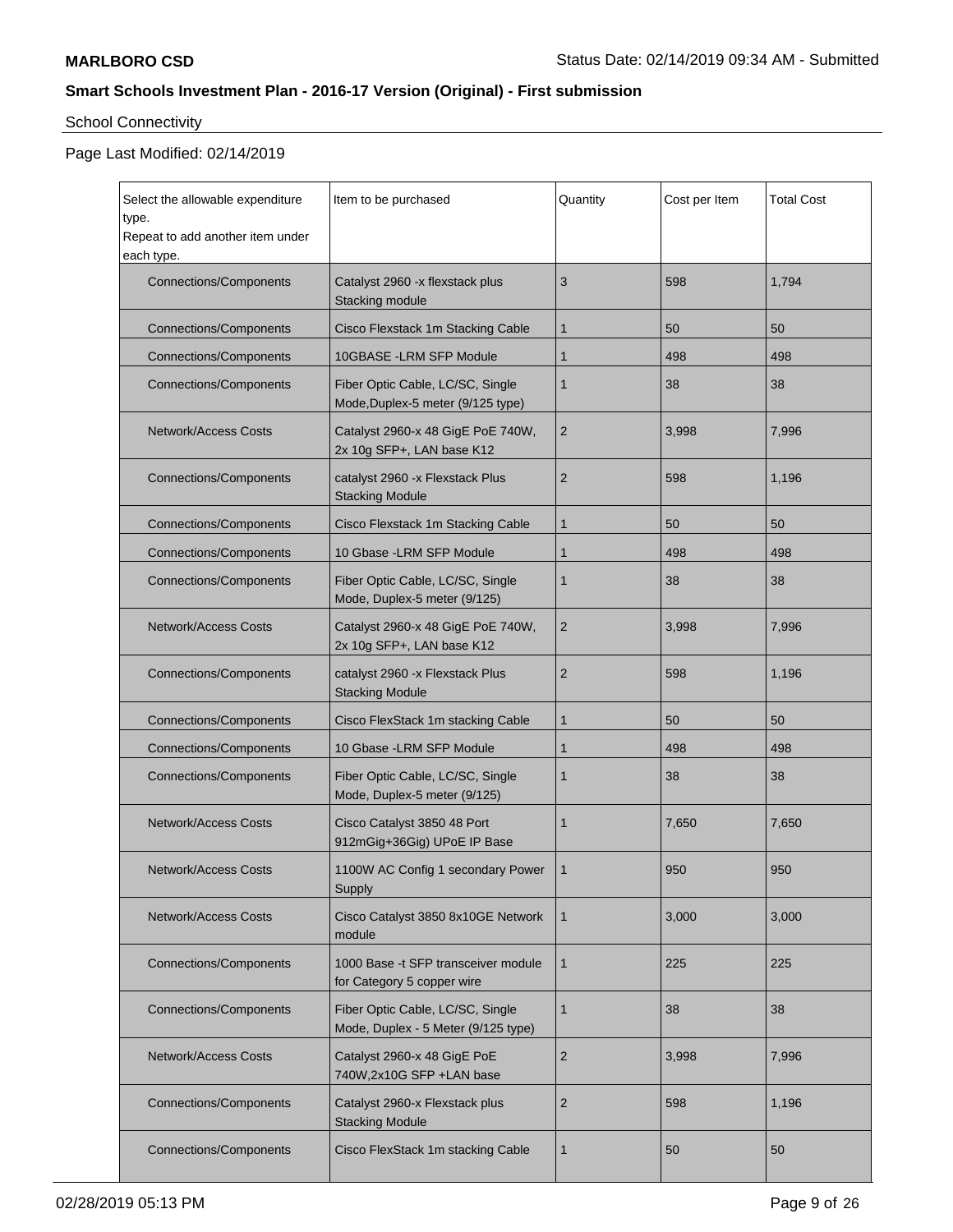# School Connectivity

| Select the allowable expenditure<br>type.<br>Repeat to add another item under<br>each type. | Item to be purchased                                                           | Quantity       | Cost per Item | <b>Total Cost</b> |
|---------------------------------------------------------------------------------------------|--------------------------------------------------------------------------------|----------------|---------------|-------------------|
| <b>Connections/Components</b>                                                               | 10GBASE-CU SFP+ Cable 3 Meter                                                  | 2              | 50            | 100               |
| <b>Network/Access Costs</b>                                                                 | Cisco Catalyst 3850 48 Port<br>(12mGig+36Gig) UPoE IP BASE                     | 1              | 7,650         | 7,650             |
| <b>Network/Access Costs</b>                                                                 | 1100W AC Config 1 Secondary Power<br>Supply                                    | $\mathbf{1}$   | 950           | 950               |
| <b>Network/Access Costs</b>                                                                 | Cisco Catalyst 3850 8x10GE Network<br>Module                                   | $\mathbf{1}$   | 3,000         | 3,000             |
| <b>Connections/Components</b>                                                               | 1000Base-T SFP transceiver module<br>for Category 5 copper wire                | $\mathbf{1}$   | 225           | 225               |
| <b>Network/Access Costs</b>                                                                 | Catalyst 2960-x 48 GigE PoE 740W,2x<br>10GSFP+, LAN base                       | $\mathbf{1}$   | 3,998         | 3,998             |
| <b>Connections/Components</b>                                                               | Catalyst 2960-x flexstack plus stacking<br>Module                              | $\mathbf{1}$   | 598           | 598               |
| <b>Connections/Components</b>                                                               | 10GBase - CU SFP+ Cable 3 Meter                                                | $\mathbf{1}$   | 50            | 50                |
| <b>Connections/Components</b>                                                               | Fiber Optic Cable, LC/Sc Single Mode,<br>Duplex-5 meter (9/125 Type)           | $\mathbf{1}$   | 38            | 38                |
| <b>Network/Access Costs</b>                                                                 | Catalyst 4500x 750W AC front to back<br>cooling power supply                   | $\mathbf{1}$   | 1,000         | 1,000             |
| <b>Connections/Components</b>                                                               | 1000 Base-T SFP transceiver module<br>for Category 5 copper wire               | 1              | 225           | 225               |
| <b>Connections/Components</b>                                                               | Fiber Optic Cable, LC/SC, single<br>mode, duplex-5meter (9/125 type)           | $\overline{4}$ | 38            | 152               |
| <b>Network/Access Costs</b>                                                                 | APC Smart-UPS X 1000 VA<br>Rack/tower LCD 120v                                 | 1              | 614           | 614               |
| <b>Network/Access Costs</b>                                                                 | Catalyst 4500-x 32 port 10g IP base,<br>Front to back, No P/S                  | 1              | 14,000        | 14,000            |
| <b>Network/Access Costs</b>                                                                 | catalyst 4500x 750W AC front to back<br>colling 2nd pwr supply                 | $\mathbf{1}$   | 1,000         | 1,000             |
| <b>Network/Access Costs</b>                                                                 | APC Smart-UPS X-series 48V External<br>Bettery Pack Rack/Tower                 | $\vert$ 1      | 516           | 516               |
| <b>Network/Access Costs</b>                                                                 | APC Smart-UPS X 2000 VA<br>Rack/Tower LCD 100-127v with<br><b>Network Card</b> | 12             | 1,505         | 18,060            |
| <b>Network/Access Costs</b>                                                                 | APC Smart-UPS x 120V External<br><b>Battery Parck Rack/Tower</b>               | 12             | 756           | 9.072             |
| <b>Network/Access Costs</b>                                                                 | APC Smart-UPS X 3000VA<br>Rack/Tower LCD 100-127V with<br><b>Network Card</b>  | 5              | 1,662         | 8,310             |
| <b>Network/Access Costs</b>                                                                 | APC Smart-UPS X 120V external                                                  | 10             | 636           | 6,360             |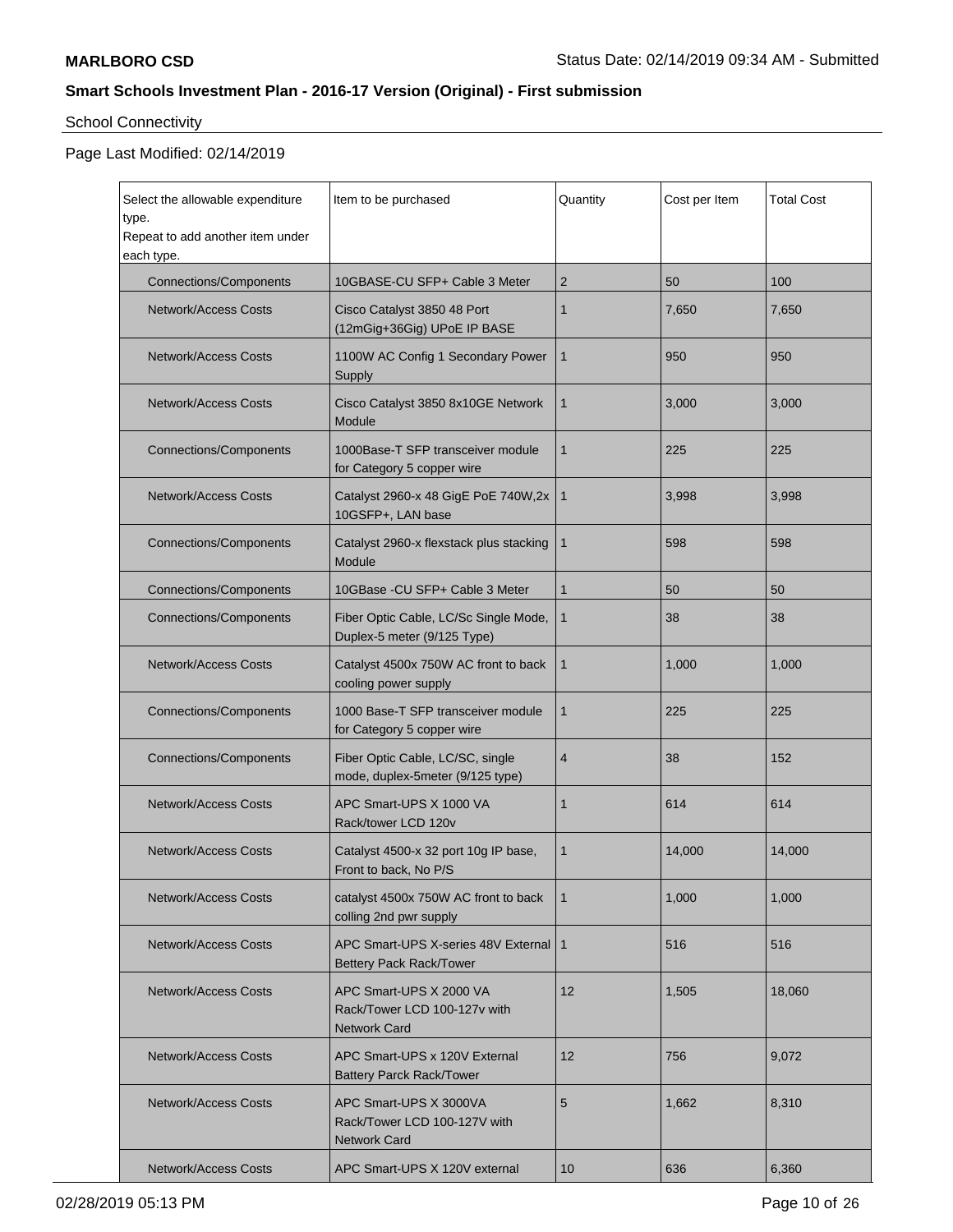# School Connectivity

| Select the allowable expenditure<br>type.<br>Repeat to add another item under<br>each type. | Item to be purchased                                                                                                                                         | Quantity | Cost per Item | <b>Total Cost</b> |
|---------------------------------------------------------------------------------------------|--------------------------------------------------------------------------------------------------------------------------------------------------------------|----------|---------------|-------------------|
|                                                                                             | <b>Battery Pack Rack/Tower</b>                                                                                                                               |          |               |                   |
| Connections/Components                                                                      | 10GBase-Irm SfP module                                                                                                                                       | 4        | 498           | 1,992             |
| <b>Connections/Components</b>                                                               | Fiber Optic Cable, LC/SC, single<br>mode, Duplex -5 meter(9/125 type)                                                                                        | 1        | 38            | 38                |
| <b>Connections/Components</b>                                                               | Fiber Optic Cable, LC/SC, single<br>mode, Duplex -5 meter(9/125 type)                                                                                        | 1        | 38            | 38                |
| <b>Connections/Components</b>                                                               | Fiber Optic Cable, LC/SC, single<br>mode, Duplex -5 meter(9/125 type)                                                                                        | 1        | 38            | 38                |
| <b>Connections/Components</b>                                                               | Switching installation and connection<br>to network - Phase 1                                                                                                | 1        | 30,280        | 30,280            |
| <b>Professional Services</b>                                                                | <b>Professional Services for Switching</b><br>Network Programming of new switches<br>for compatability with system o) -<br>Completion                        | 1        | 9,490         | 9,490             |
| <b>Connections/Components</b>                                                               | installation of APC-UPS devices into<br>network closets) - NYS Contract<br>PT64525                                                                           | 1        | 10,331        | 10,331            |
| <b>Connections/Components</b>                                                               | Environmental (Programming and<br>network configuration of APC-UPS<br>devices for redundancy and network<br>management) - Phase 1- NYS<br>Contract PT64525 - | 1        | 3.467         | 3.467             |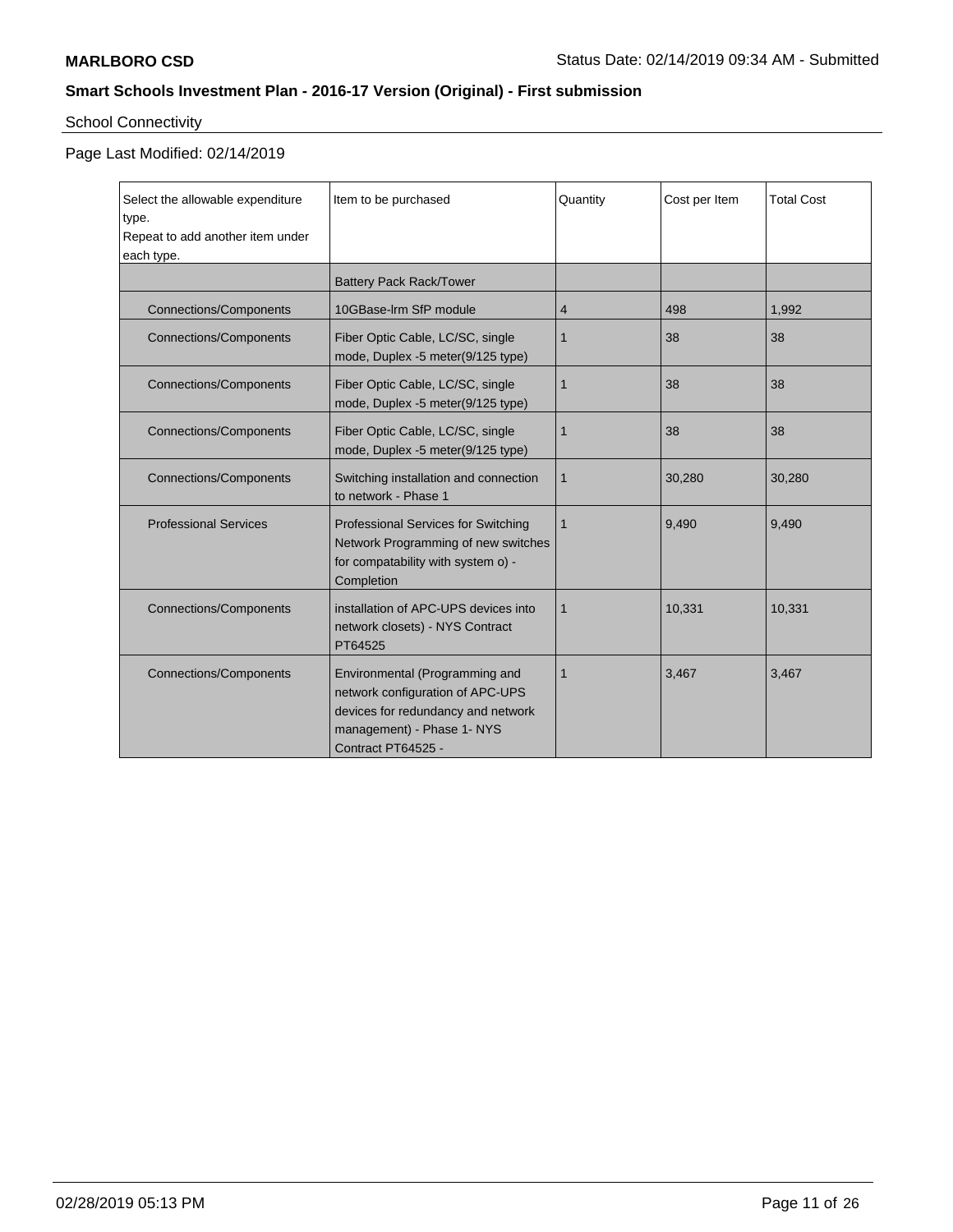Community Connectivity (Broadband and Wireless)

Page Last Modified: 08/02/2018

**1. Describe how you intend to use Smart Schools Bond Act funds for high-speed broadband and/or wireless connectivity projects in the community.**

(No Response)

**2. Please describe how the proposed project(s) will promote student achievement and increase student and/or staff access to the Internet in a manner that enhances student learning and/or instruction outside of the school day and/or school building.**

(No Response)

**3. Community connectivity projects must comply with all the necessary local building codes and regulations (building and related permits are not required prior to plan submission).**

 $\Box$  I certify that we will comply with all the necessary local building codes and regulations.

**4. Please describe the physical location of the proposed investment.**

(No Response)

**5. Please provide the initial list of partners participating in the Community Connectivity Broadband Project, along with their Federal Tax Identification (Employer Identification) number.**

| <b>Project Partners</b> | Federal ID#   |
|-------------------------|---------------|
| (No Response)           | (No Response) |

**6. If you are submitting an allocation for Community Connectivity, complete this table. Note that the calculated Total at the bottom of the table must equal the Total allocation for this category that you entered in the SSIP Overview overall budget.**

|                              | Sub-Allocation |
|------------------------------|----------------|
| Network/Access Costs         | $\mathbf 0$    |
| <b>Outside Plant Costs</b>   | $\mathbf 0$    |
| <b>Tower Costs</b>           | $\mathbf 0$    |
| Customer Premises Equipment  | $\mathbf 0$    |
| <b>Professional Services</b> | $\mathbf 0$    |
| Testing                      | $\mathbf 0$    |
| Other Upfront Costs          | $\mathbf 0$    |
| <b>Other Costs</b>           | $\mathbf 0$    |
| Totals:                      | 0              |

**7. Please detail the type, quantity, per unit cost and total cost of the eligible items under each sub-category. This is especially important for any expenditures listed under the "Other" category. All expenditures must be capital-bond eligible to be reimbursed through the SSBA. If you have any questions, please contact us directly through smartschools@nysed.gov.**

**Add rows under each sub-category for additional items, as needed.**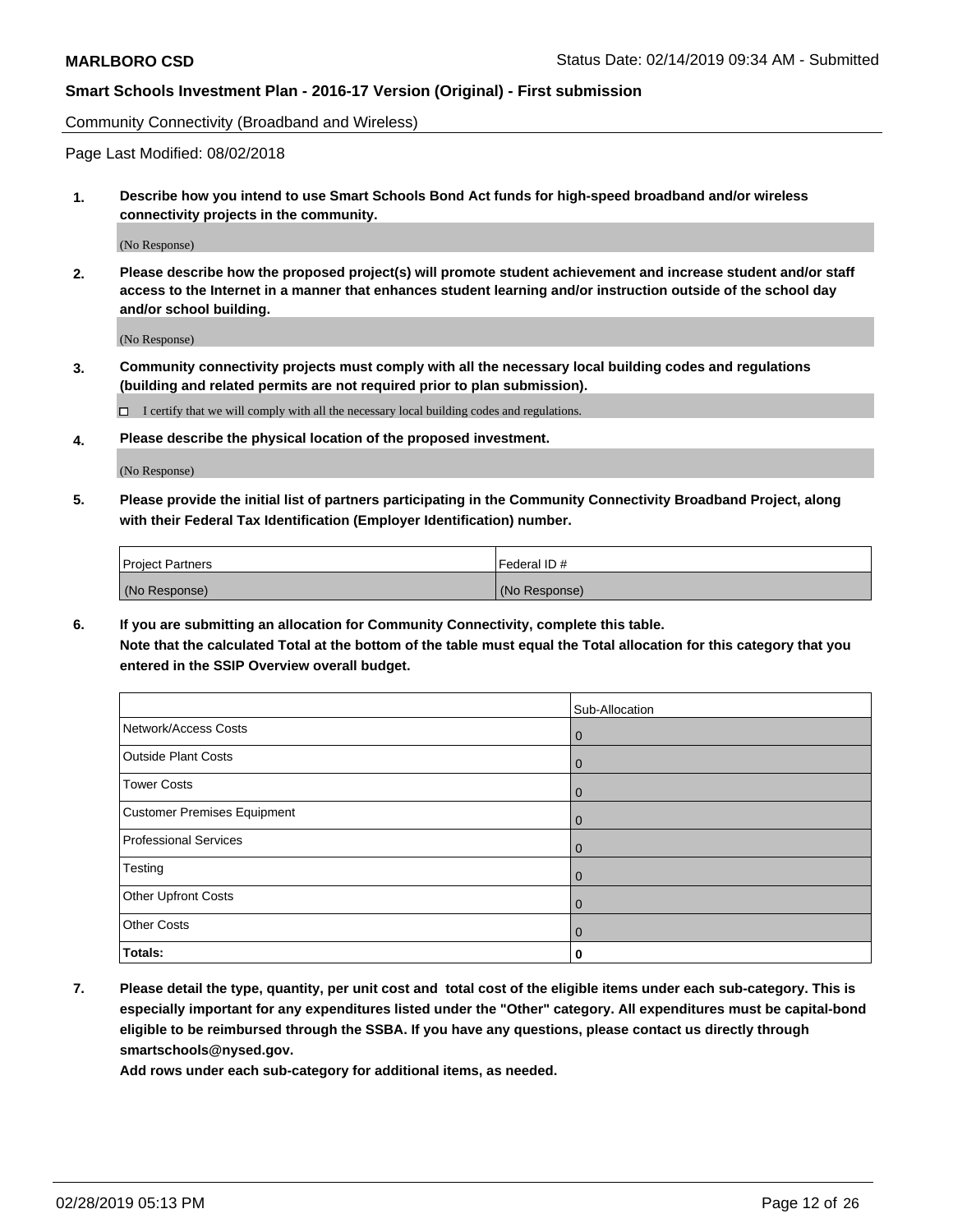Community Connectivity (Broadband and Wireless)

Page Last Modified: 08/02/2018

| Select the allowable expenditure<br>type.<br>Repeat to add another item under | Item to be purchased | Quantity      | Cost per Item | <b>Total Cost</b> |
|-------------------------------------------------------------------------------|----------------------|---------------|---------------|-------------------|
| each type.                                                                    |                      |               |               |                   |
| (No Response)                                                                 | (No Response)        | (No Response) | (No Response) | (No Response)     |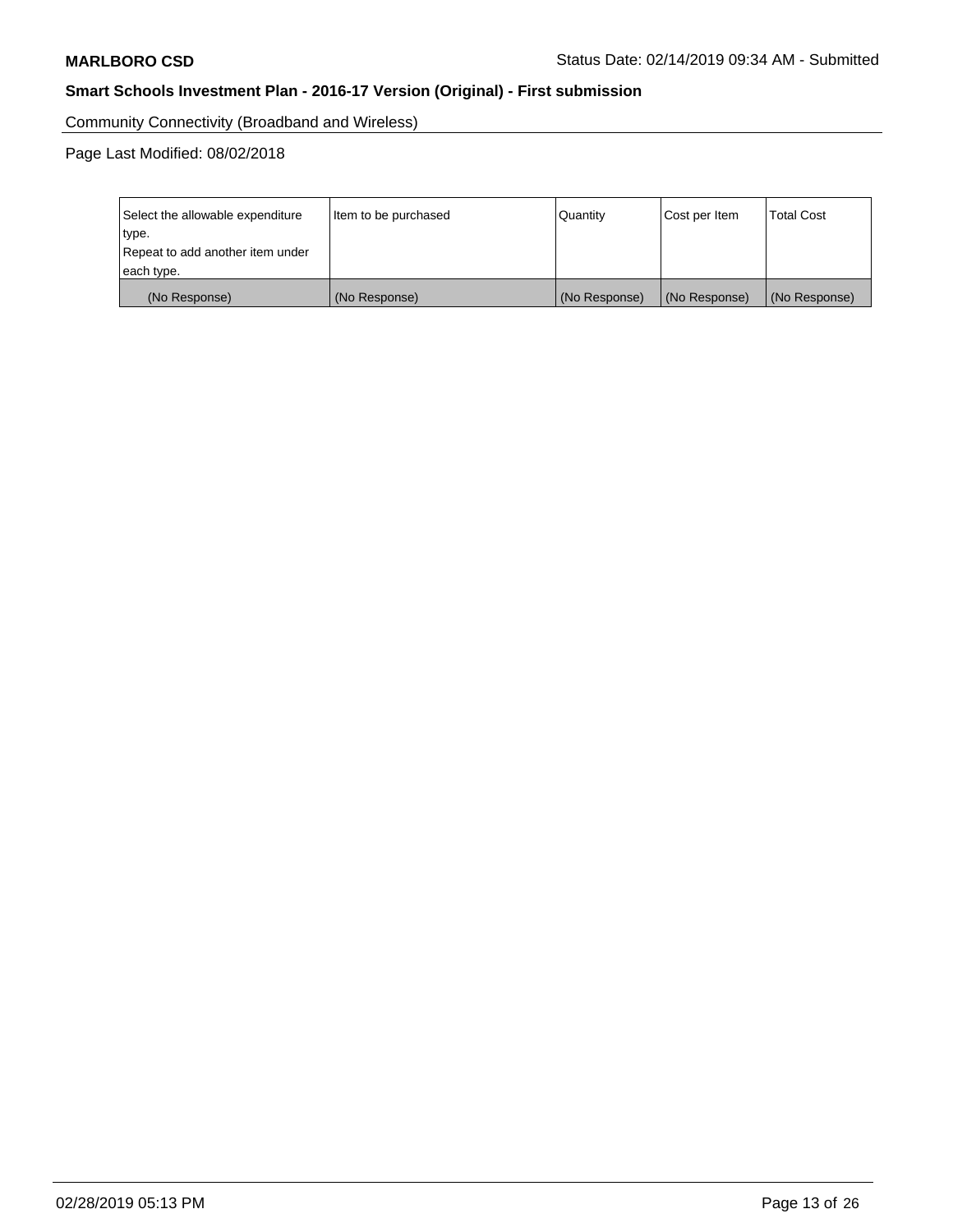#### Classroom Learning Technology

Page Last Modified: 02/14/2019

**1. In order for students and faculty to receive the maximum benefit from the technology made available under the Smart Schools Bond Act, their school buildings must possess sufficient connectivity infrastructure to ensure that devices can be used during the school day. Smart Schools Investment Plans must demonstrate that sufficient infrastructure that meets the Federal Communications Commission's 100 Mbps per 1,000 students standard currently exists in the buildings where new devices will be deployed, or is a planned use of a portion of Smart Schools Bond Act funds, or is under development through another funding source.**

**Smart Schools Bond Act funds used for technology infrastructure or classroom technology investments must increase the number of school buildings that meet or exceed the minimum speed standard of 100 Mbps per 1,000 students and staff within 12 months. This standard may be met on either a contracted 24/7 firm service or a "burstable" capability. If the standard is met under the burstable criteria, it must be:**

**1. Specifically codified in a service contract with a provider, and**

**2. Guaranteed to be available to all students and devices as needed, particularly during periods of high demand, such as computer-based testing (CBT) periods.**

**Please describe how your district already meets or is planning to meet this standard within 12 months of plan submission.**

The district is currently under contract with Orange-Ulster Boces for 500mb Internet service and for a minimum of 1 gigabyte connectivity to each school building for the 2018-19 school year. This level of service exceeds the infrastructure criteria listed above in this application. Our current and future budgets identified in our technology plan support this level of connectivity through 2021.

- **1a. If a district believes that it will be impossible to meet this standard within 12 months, it may apply for a waiver of this requirement, as described on the Smart Schools website. The waiver must be filed and approved by SED prior to submitting this survey.**
	- By checking this box, you are certifying that the school district has an approved waiver of this requirement on file with the New York State Education Department.

#### **2. Connectivity Speed Calculator (Required)**

|                         | Number of       | Multiply by | Divide by 1000 Current Speed |        | <b>Expected</b>          | Expected Date |
|-------------------------|-----------------|-------------|------------------------------|--------|--------------------------|---------------|
|                         | <b>Students</b> | 100 Kbps    | lto Convert to               | lin Mb | Speed to be              | When          |
|                         |                 |             | Reauired                     |        | Attained Within Required |               |
|                         |                 |             | Speed in Mb                  |        | 12 Months                | Speed Will be |
|                         |                 |             |                              |        |                          | Met           |
| <b>Calculated Speed</b> | 1.921           | 192,100     | 192.1                        | 500    | 500                      | currently met |

## **3. If the district wishes to have students and staff access the Internet from wireless devices within the school building, or in close proximity to it, it must first ensure that it has a robust Wi-Fi network in place that has sufficient bandwidth to meet user demand.**

#### **Please describe how you have quantified this demand and how you plan to meet this demand.**

The district maintains an up to date Ruckus Wireless infrastructure, SmartZone™ 100 (SZ100) to manage wireless functions in Marlboro Schools. The system is scalable, resilient and a high performing Wireless LAN controller for enterprise solutions.

Quantifying demand - The district used the bandwidth allocation tools and methodology supplied by the Tech Readiness initiative from the Fall of 2014. At that time, both Middle and Elementary schools supplied below the minimum standard of 100 mb to each student. The district then moved forward with increasing our investment in both WAN connectivity and Internet Connectivity from Orange-Ulster BOCES to resolve these deficiencies, moving up to a 500 mb WAN connection minimum for each building and increasing Internet Connectivity to 200 Mb then again to 500 Mb.

The Smarter School Bond funds will allow for the replacement of costly network switches that will assist in supplying the increased speed to all buildings. In addition, the Smarter School funds will increase PO density that will allow additional WiFi access points to be installed where they are needed to improve device connectivity.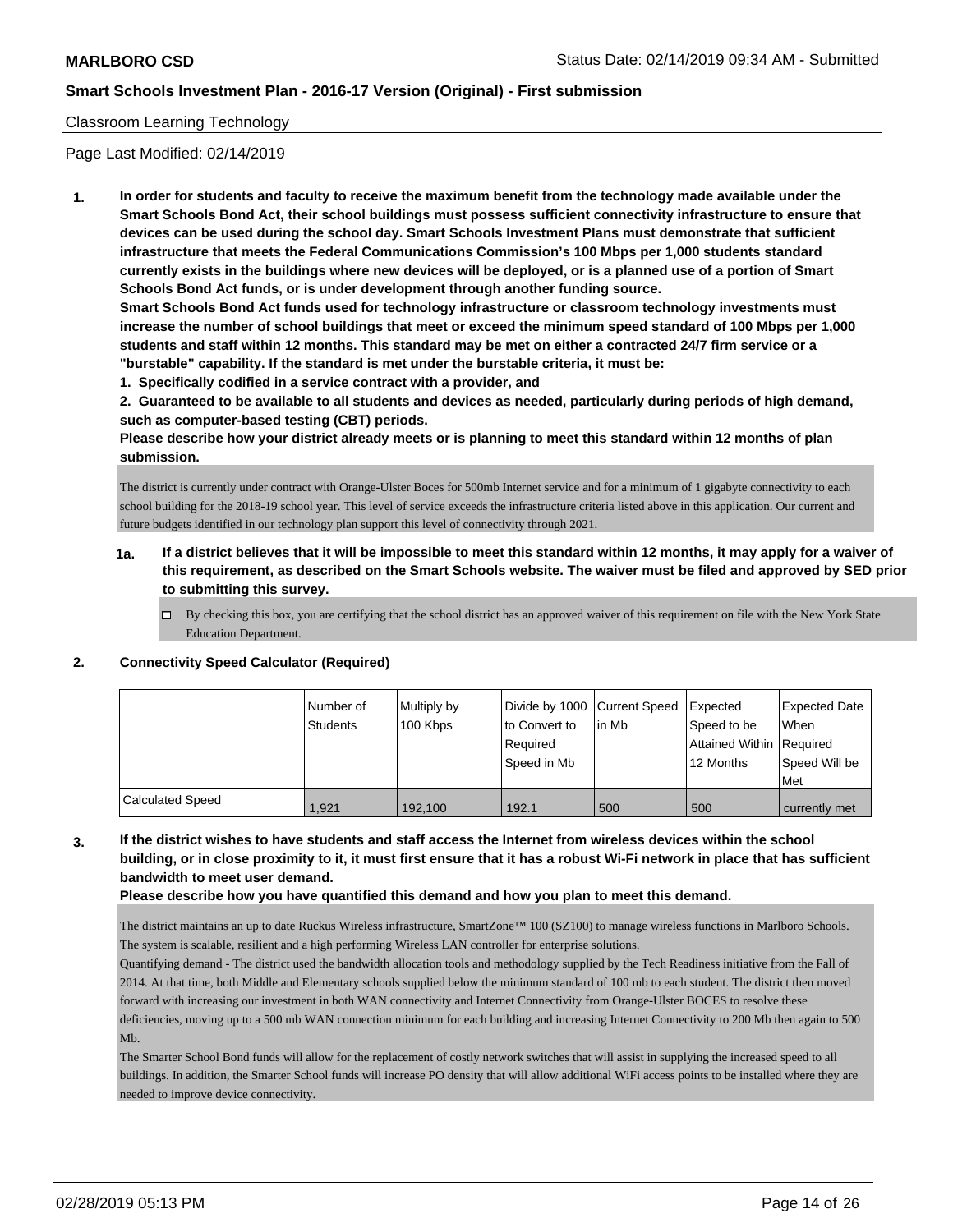#### Classroom Learning Technology

Page Last Modified: 02/14/2019

**4. All New York State public school districts are required to complete and submit an Instructional Technology Plan survey to the New York State Education Department in compliance with Section 753 of the Education Law and per Part 100.12 of the Commissioner's Regulations. Districts that include educational technology purchases as part of their Smart Schools Investment Plan must have**

**a submitted and approved Instructional Technology Plan survey on file with the New York State Education Department.**

- By checking this box, you are certifying that the school district has an approved Instructional Technology Plan survey on file with the New York State Education Department.
- **5. Describe the devices you intend to purchase and their compatibility with existing or planned platforms or systems. Specifically address the adequacy of each facility's electrical, HVAC and other infrastructure necessary to install and support the operation of the planned technology.**

It is the intent of Marlboro Central Schools to upgrade the personal devices used by the students and staff in our classrooms. This includes desktops, chromebooks, iPads and interactive white boards. Each of our buildings have had a capital project in the last 10 years that addresses the electrical, HVAC and related infrastructure to assist the upgrades and installation outlined in the SSIP.

- **6. Describe how the proposed technology purchases will:**
	- **> enhance differentiated instruction;**
	- **> expand student learning inside and outside the classroom;**
	- **> benefit students with disabilities and English language learners; and**
	- **> contribute to the reduction of other learning gaps that have been identified within the district.**

**The expectation is that districts will place a priority on addressing the needs of students who struggle to succeed in a rigorous curriculum. Responses in this section should specifically address this concern and align with the district's Instructional Technology Plan (in particular Question 2 of E. Curriculum and Instruction: "Does the district's instructional technology plan address the needs of students with disabilities to ensure equitable access to instruction, materials and assessments?" and Question 3 of the same section: "Does the district's instructional technology plan address the provision of assistive technology specifically for students with disabilities to ensure access to and participation in the general curriculum?"**

In purchasing Chromebooks, Ipads, and offer electronic devices for each student in our district, we will be giving families that do not currently own any devices the opportunity to connect to the global society. As these devices will go home with each student on a regular basis, it is our expectation that family members will also benefit from the connectivity that will be provided with the devices. Students will also be able to easily share what they are learning in school with their families. For example, high school students using Google Docs to collaborate with peers on an essay can share their on-going progress with their families. Elementary-level students can show their proficiency with learning the letters of the alphabet by having easy access to a variety of web-based tools. By providing our students with devices to take home, and with dedicated email addresses, we are educating our students on the proper use of a variety of social media applications that will be extremely prevalent in their daily lives as adults. Families of students can also enhance their communication with teachers by having access to these devices.

Students with disabilities will benefit from this purchase. These students traditionally learn at a different pace than regular education students. Because these devices will be issued devices, the students can learn at their own pace at when they have time rather than when the device is available. These devices are also linked to their instructors via Google Classroom. Our students with disabilities can benefit from immediate feedback without any concern about classroom embarrassment.

Finally, our students who are English Language Learners will have a tremendous opportunity with the use of Chromebooks. These devices use Google. Google has a direct translation program built in. Students who are not fluent in English can switch back to their native language and directly from their native language to English. No delays waiting for a translator or waiting for their aid to order a translation. Immediate information at the students best learning opportunity

Our proposed Technology Plan will also include building a relationship with area BOCES for the purpose of utilizing technological services they offer, and being an active member on the Model Schools Committee, which meets monthly. The monthly meeting will be attended by the Director of Curriculum & Instruction and the Technology Integration Specialist for the purpose of gaining knowledge from regional colleagues regarding educational technology to be brought back to the district. This knowledge will be used to develop professional development opportunities to support both staff members and students. We will also make visitations to local schools to learn best practices and view successful programs in the area of educational technology.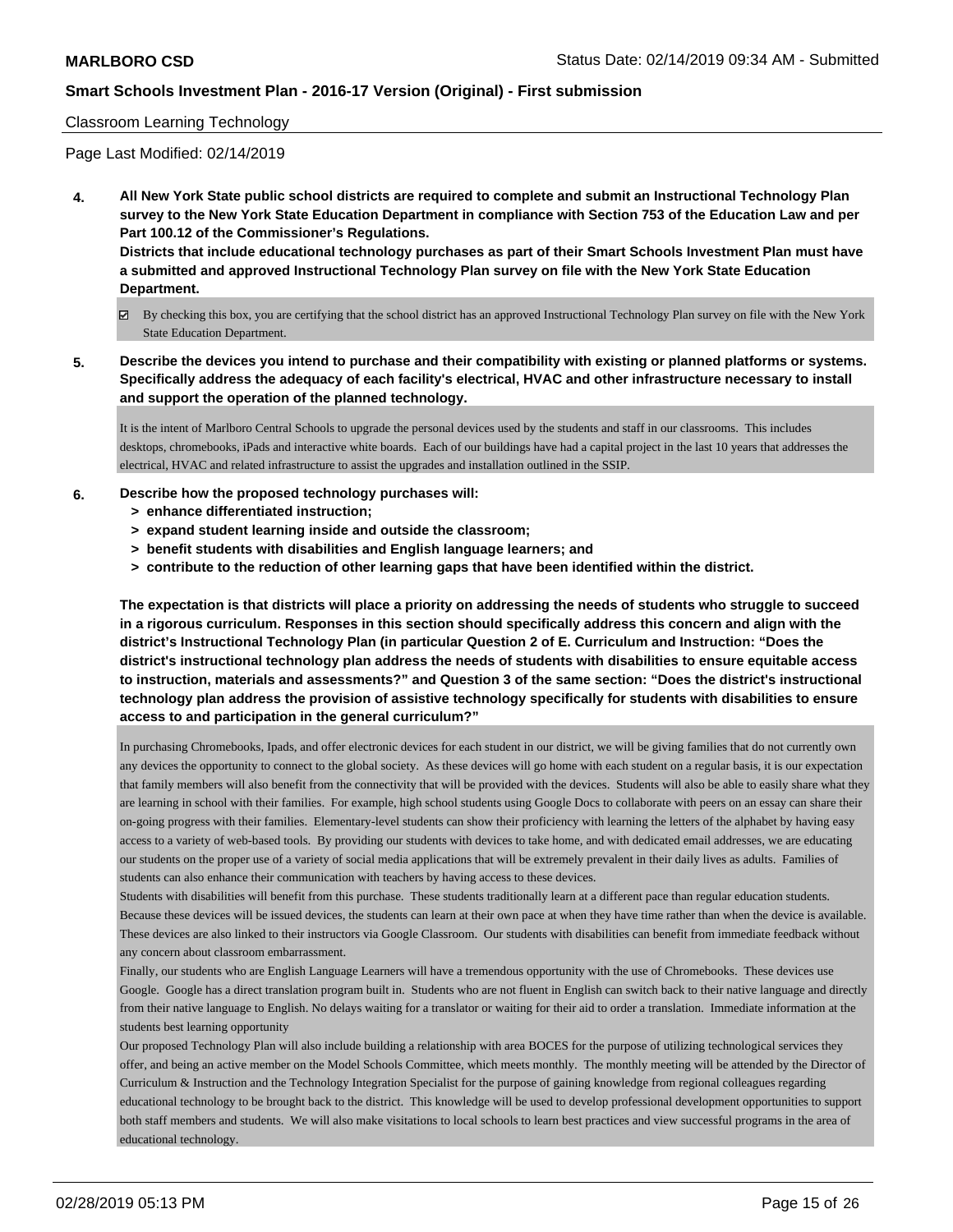#### Classroom Learning Technology

Page Last Modified: 02/14/2019

**7. Where appropriate, describe how the proposed technology purchases will enhance ongoing communication with parents and other stakeholders and help the district facilitate technology-based regional partnerships, including distance learning and other efforts.**

About 20 years ago, many districts invested large sums of money to create Distance Learning Classrooms opening an opportunity for a small group of students at a specific time to reach outside the district for additional opportunities.

The purchase of these devices will create an opportunity for ALL students to access these resources at their time and their interest. Every Chromebook and iPad has a built in video camera and microphone. Through the use of Google Hangouts the students can reach out to their peers as a resource, the professional staff in Marlboro as a resource, and even to resources such as colleges and museums to support additional opportunities for distance learning and collaboration.

As a traditional tool, these devices won't change the opportunities for parents. Marlboro has a robust Parent Portal as a component to their Student Management system. Parents have real time access to student attendance, schedules, assignment completion and direct email contact to their identifies student faculty members.

Because the devices are student assigned and allowed to be released outside of school hours, student learning expands. No longer limited to a 8 to 2:30 schedule, students can access resources any time of the day. In the even that a student does take a device home at the end of the day, it becomes an opportunity for those parents who don't have a device to access the Parent Portal and student information.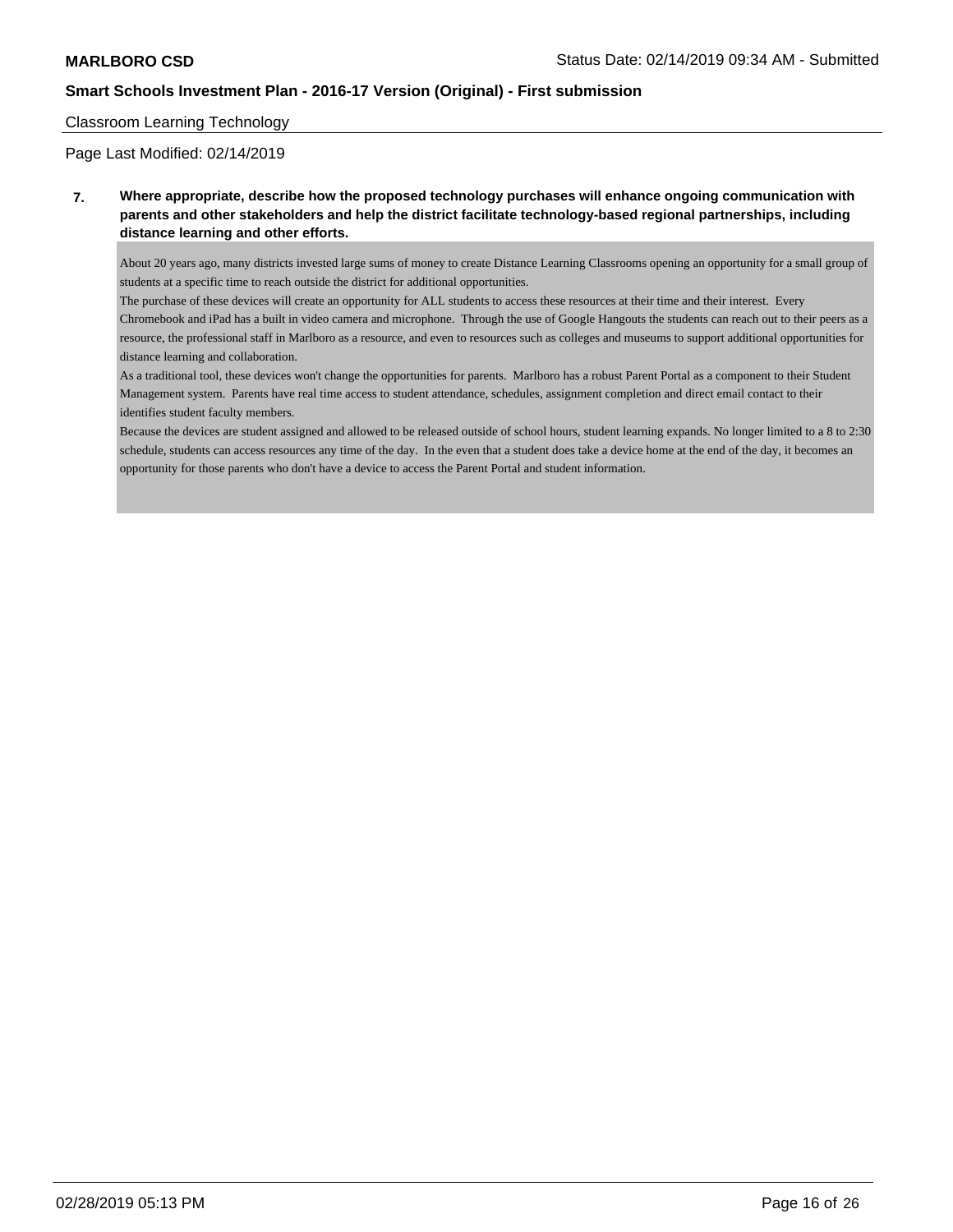#### Classroom Learning Technology

Page Last Modified: 02/14/2019

**8. Describe the district's plan to provide professional development to ensure that administrators, teachers and staff can employ the technology purchased to enhance instruction successfully.**

**Note: This response should be aligned and expanded upon in accordance with your district's response to Question 1 of F. Professional Development of your Instructional Technology Plan: "Please provide a summary of professional development offered to teachers and staff, for the time period covered by this plan, to support technology to enhance teaching and learning. Please include topics, audience and method of delivery within your summary."**

In considering how we will educate our staff on the electronic devices we will purchase, we will review the SAMR model, created by Dr. Ruben Puentedura (PDF). Puentedura defines the four levels as follows:

Substitution: Technology acts as a direct tool substitute, with no functional change.

Augmentation: Technology acts as a direct tool substitute, with functional improvement.

Modification: Technology allows for significant task redesign.

Redefinition: Technology allows for the creation of new tasks, previously inconceivable.

This means we will not integrate technology simply by typing that which we could have written. Instead, through this grant, we will embed the curriculum in technology, therefore providing students, educators, and administrators with additional ways to express their learning, to search the web and find information from experts. It is our goal, that students, educators, and administrators will also learn how to analyze and synthesize a variety of information, and to select a method to present that information to demonstrate what they have learned.

We will also look to build the capacity of the members of the Instructional Technology Team by providing targeted professional development delivered by the Technology Integration Specialist, and Model Schools and Mid-Hudson Teacher Center trainers. The professional development offerings will include the following for staff members: Teacher Websites for Communication, Google Applications, Blended Learning, Kahoot, Plickers, and QR Codes, among others. We will also focus on differentiating classroom instruction for Students with Disabilities and English Language Learnersusing Castle Learning, eDoctrina, and STAR Assessments.

 They will also include the following for students: Google Applications, YouTube, Padlet, and Duolingo. Part of the goal for the Instructional Technology Team is to have all of its members become Google Certified Educators within the upcoming school year. Our Technology Integration Specialist will also become a Google Certified Trainer, and will assist the members of the team in becoming Google Certified Educators. Within the next two years, our goal is to increase the number of Google Certified Educators in our district by including more teachers and administrators in leadership positions. In this same vain, we will work to educate our students on the Google suite of applications through the Google Ninja Program, and with the creation of a student-run Geek Squad to provide technical support at the secondary level. Finally we will also work to make each school within our district a Google Reference School, which is a school or district that opts in to connect with other schools and educators in using Google's products in their classroom.

Dr. Kiersten Greene, Assistant Professor of Literacy and Apple Distinguished Educator at the State University of New Paltz has agreed to be a member of the MCSD SMART Bonds Committee. During an interview with Dr. Greene, she shared that new teachers are taught that the "tech will always break and given this there is one thing that you can depend on not breaking and that is your attitude. " Dr. Greene shared that keeping a positive attitude is important when working with technology as a vehicle for learning. Her advice to the district is centered around two central big ideas: 1) Engagement of teachers in the use of technology and 2) Aligning instruction with technology. Dr. Greene places a strong emphasis on "finding opportunities and time for teachers to "play" with technology before implementing in their instruction will decrease their hesitancy and increase their comfortableness and build confidence with the new tools". Our district plans on offering technology-based professional development on a monthly basis ranging from educational applications that support what is being taught in the classroom like Kahoot, Plickers, and Google Applications.

 Dr. Greene stresses the importance of quality over quantity versus peppering technology in every lesson for the sake of using technology. Ms. Greene suggested the SAMR model, which is designed to help educators infuse technology into teaching and learning. This model was popularized by Dr. Ruben Puentedura, and supports teachers designing, developing, and infusing digital learning experiences in their lessons that utilize quality technology. For example; when using terms associated with Bloom's Digital Taxonomy; design means blog, inventing equates to coding, and constructing can be editing.

Dr. Green will be facilitated a workshop at MCSD titled: *Framework for How Different Curriculum works with technology.* Dr. Greene is exploring with the Director of Curriculum and Instruction a partnership in which faculty can participate in research on this topic.

**9. Districts must contact the SUNY/CUNY teacher preparation program that supplies the largest number of the district's new teachers to request advice on innovative uses and best practices at the intersection of pedagogy and educational technology.**

By checking this box, you certify that you have contacted the SUNY/CUNY teacher preparation program that supplies the largest number of your new teachers to request advice on these issues.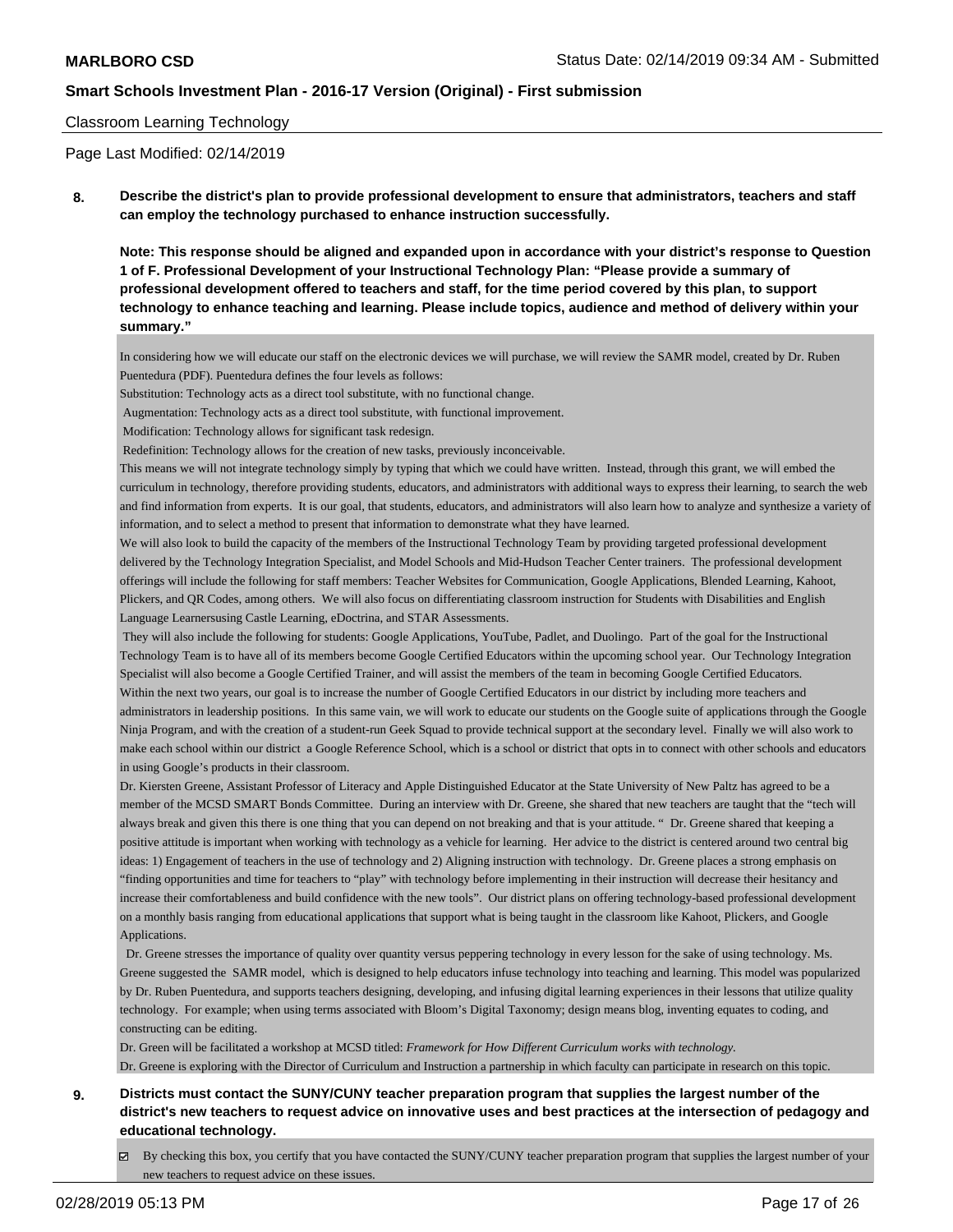#### Classroom Learning Technology

Page Last Modified: 02/14/2019

**9a. Please enter the name of the SUNY or CUNY Institution that you contacted.**

State University of New York at New Paltz

**9b. Enter the primary Institution phone number.**

845.257.2887

**9c. Enter the name of the contact person with whom you consulted and/or will be collaborating with on innovative uses of technology and best practices.**

Dr. Kiersten Greene, Assistant Professor of Literacy

**10. A district whose Smart Schools Investment Plan proposes the purchase of technology devices and other hardware must account for nonpublic schools in the district.**

**Are there nonpublic schools within your school district?**

Yes **Z** No

**11. Nonpublic Classroom Technology Loan Calculator**

**The Smart Schools Bond Act provides that any Classroom Learning Technology purchases made using Smart Schools funds shall be lent, upon request, to nonpublic schools in the district. However, no school district shall be required to loan technology in amounts greater than the total obtained and spent on technology pursuant to the Smart Schools Bond Act and the value of such loan may not exceed the total of \$250 multiplied by the nonpublic school enrollment in the base year at the time of enactment.**

**See:**

**http://www.p12.nysed.gov/mgtserv/smart\_schools/docs/Smart\_Schools\_Bond\_Act\_Guidance\_04.27.15\_Final.pdf.**

|                                     | 1. Classroom<br>Technology<br>Sub-allocation | l 2. Public<br>l Enrollment<br>(2014-15) | 3. Nonpublic<br>Enrollment<br>(2014-15) | l 4. Sum of<br>Public and<br>l Nonpublic<br>Enrollment | 15. Total Per<br>Pupil Sub-<br>lallocation | l 6. Total<br>Nonpublic Loan  <br>Amount                                                      |
|-------------------------------------|----------------------------------------------|------------------------------------------|-----------------------------------------|--------------------------------------------------------|--------------------------------------------|-----------------------------------------------------------------------------------------------|
| Calculated Nonpublic Loan<br>Amount |                                              |                                          |                                         |                                                        |                                            | (No Response)   (No Response)   (No Response)   (No Response)   (No Response)   (No Response) |

**12. To ensure the sustainability of technology purchases made with Smart Schools funds, districts must demonstrate a long-term plan to maintain and replace technology purchases supported by Smart Schools Bond Act funds. This sustainability plan shall demonstrate a district's capacity to support recurring costs of use that are ineligible for Smart Schools Bond Act funding such as device maintenance, technical support, Internet and wireless fees, maintenance of hotspots, staff professional development, building maintenance and the replacement of incidental items. Further, such a sustainability plan shall include a long-term plan for the replacement of purchased devices and equipment at the end of their useful life with other funding sources.**

 $\boxtimes$  By checking this box, you certify that the district has a sustainability plan as described above.

**13. Districts must ensure that devices purchased with Smart Schools Bond funds will be distributed, prepared for use, maintained and supported appropriately. Districts must maintain detailed device inventories in accordance with generally accepted accounting principles.**

By checking this box, you certify that the district has a distribution and inventory management plan and system in place.

**14. If you are submitting an allocation for Classroom Learning Technology complete this table. Note that the calculated Total at the bottom of the table must equal the Total allocation for this category that you entered in the SSIP Overview overall budget.**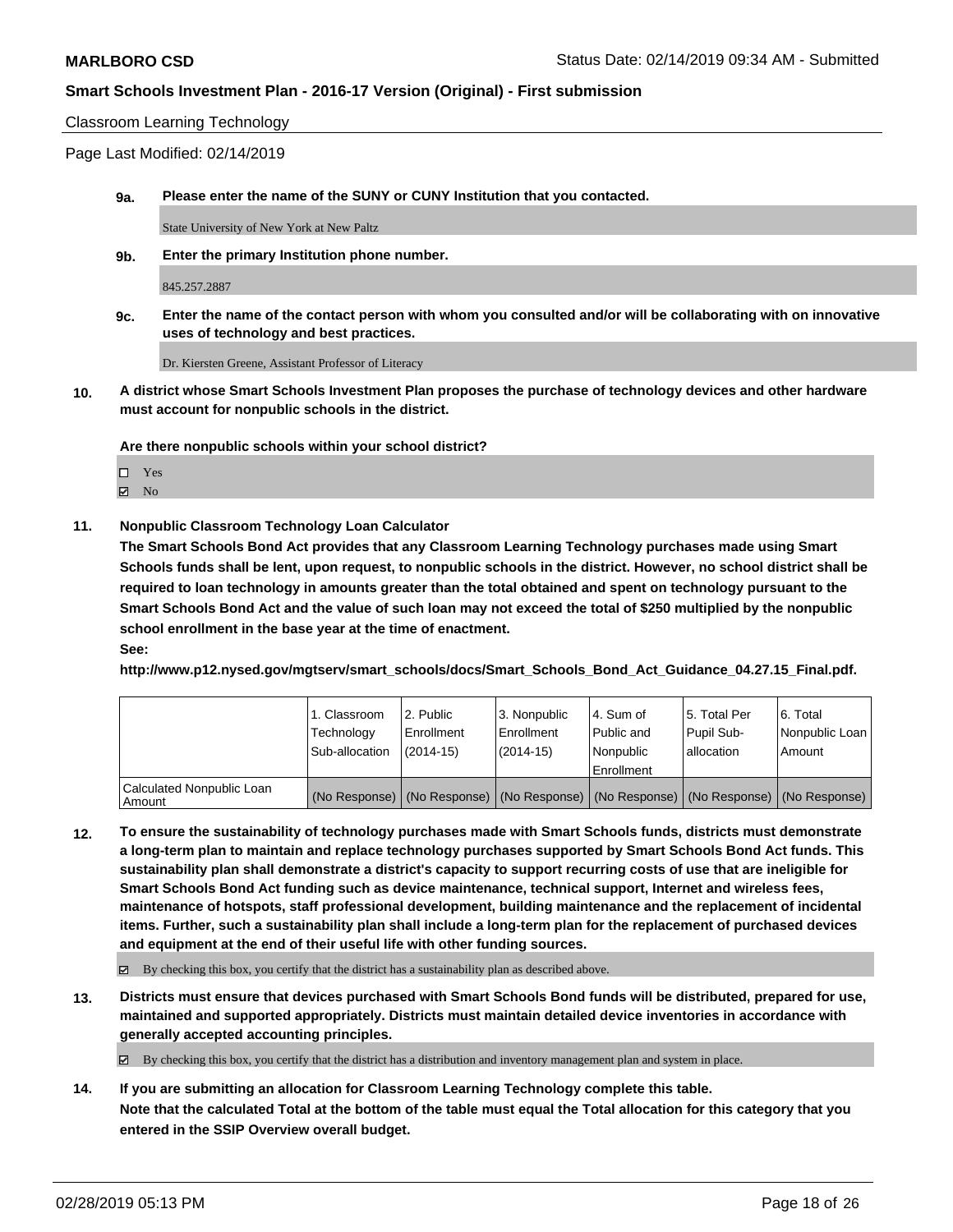#### Classroom Learning Technology

Page Last Modified: 02/14/2019

|                          | Sub-Allocation |
|--------------------------|----------------|
| Interactive Whiteboards  | 68,256         |
| Computer Servers         | 0              |
| <b>Desktop Computers</b> | 85,100         |
| Laptop Computers         | 136,000        |
| Tablet Computers         | 10,620         |
| <b>Other Costs</b>       | 40,026         |
| <b>Totals:</b>           | 340,002        |

**15. Please detail the type, quantity, per unit cost and total cost of the eligible items under each sub-category. This is especially important for any expenditures listed under the "Other" category. All expenditures must be capital-bond eligible to be reimbursed through the SSBA. If you have any questions, please contact us directly through smartschools@nysed.gov.**

**Please specify in the "Item to be Purchased" field which specific expenditures and items are planned to meet the district's nonpublic loan requirement, if applicable.**

**NOTE: Wireless Access Points that will be loaned/purchased for nonpublic schools should ONLY be included in this category, not under School Connectivity, where public school districts would list them.**

**Add rows under each sub-category for additional items, as needed.**

| Select the allowable expenditure<br>type.<br>Repeat to add another item under<br>each type. | Item to be Purchased                                          | Quantity       | Cost per Item | <b>Total Cost</b> |
|---------------------------------------------------------------------------------------------|---------------------------------------------------------------|----------------|---------------|-------------------|
| <b>Desktop Computers</b>                                                                    | Dell Optiplex 3050 SFF                                        | 100            | 619           | 61,900            |
| <b>Desktop Computers</b>                                                                    | Dell Optiplex 5050 SFF                                        | 10             | 1,036         | 10,360            |
| <b>Other Costs</b>                                                                          | Dell Monitor 22 inch                                          | 110            | 135           | 14,850            |
| <b>Other Costs</b>                                                                          | Dell Speaker Sound Bar                                        | 110            | 26            | 2,860             |
| <b>Laptop Computers</b>                                                                     | Samsung Chrome 3 XE500C13-<br>K02US 11.6 4GB/16 GBSSD         | 800            | 170           | 136,000           |
| <b>Other Costs</b>                                                                          | Chrome management console license                             | 800            | 24            | 19,200            |
| <b>Tablet Computers</b>                                                                     | iPad WiFi 32Gb - BMGY2LL/A                                    | 36             | 295           | 10,620            |
| <b>Desktop Computers</b>                                                                    | ACER Chromebase (All in one chrome<br>computer)               | 30             | 428           | 12,840            |
| <b>Other Costs</b>                                                                          | Chrome management console license<br>for chrome computer      | 30             | 24            | 720               |
| <b>Other Costs</b>                                                                          | Cloud 32 Device Cart - holds 32 IPAD<br>or Chromebook devices | $\overline{2}$ | 1,198         | 2,396             |
| Interactive Whiteboards                                                                     | Infocus J Touch - 65' Interactive Board                       | 24             | 2,696         | 64,704            |
| Interactive Whiteboards                                                                     | <b>Infocus J Touch Mounting Bracket</b>                       | 24             | 148           | 3,552             |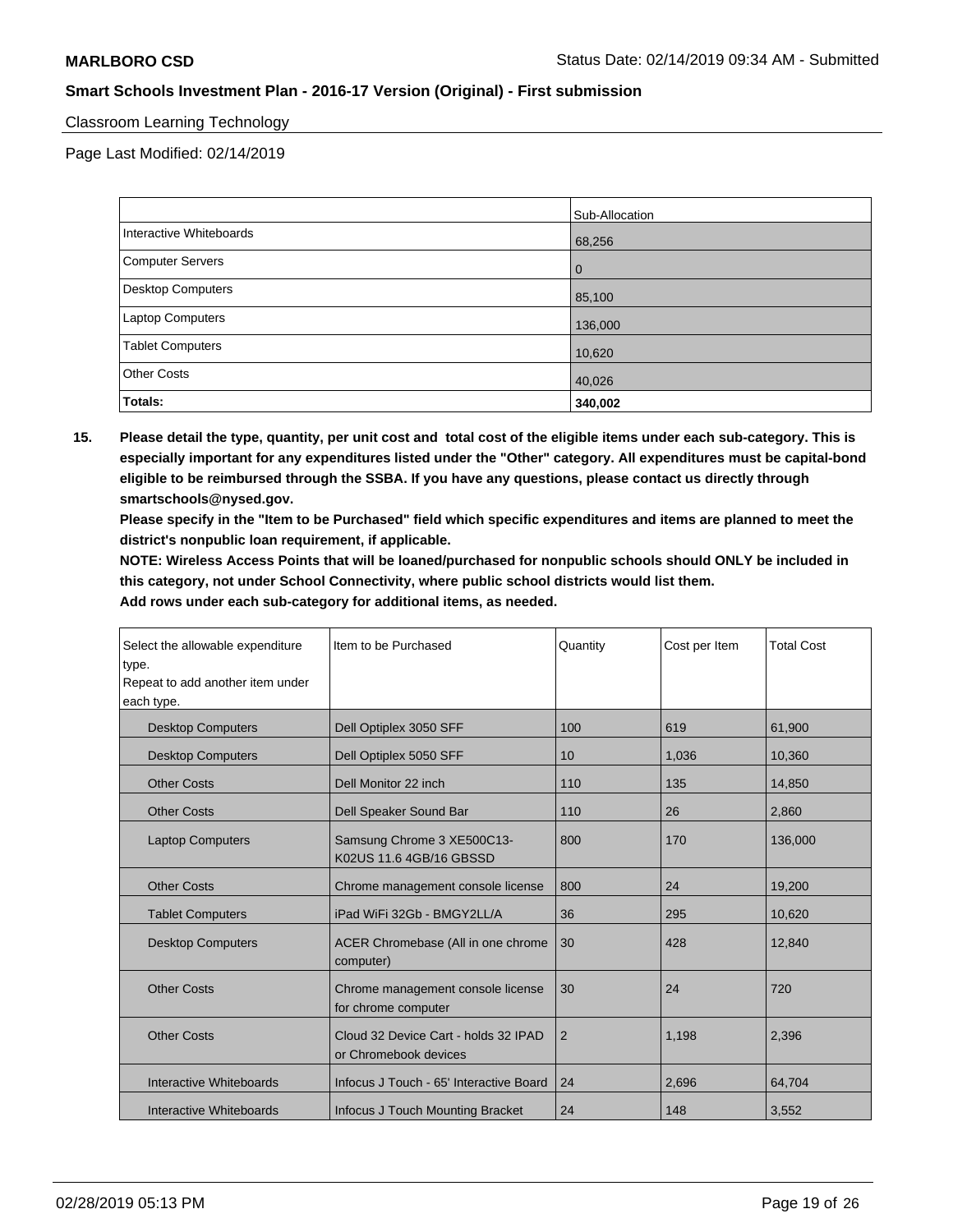#### High-Tech Security Features

#### Page Last Modified: 02/14/2019

#### **1. Describe how you intend to use Smart Schools Bond Act funds to install high-tech security features in school buildings and on school campuses.**

An investment into an updated surveillance system will make managing the cameras very easy for the district. While the Technology Director is in charge of monitoring both the surveillance and access control systems, the existing camera fleet is in need of upgrading. Presently, there are two existing systems that run surveillance cameras in our district, this project will allow them to all be managed by one system while providing additional functionality.

Additional functions and features are listed as:

1. Staff can access the cameras from any workstation (using a login/ password) as well as off-site via a secure viewing application. They can also access the cameras from the Web interface that comes with the servers and the phone app option. This allows the district to keep an eye on the school grounds not only during the day, but at night and during holidays, as well.

2. In addition to the Security Resource Officers at the schools, the local Police will have access to all school surveillane systems because it is tied into the system, giving them access to the surveillance footage. In the event of an emergency situation, they can sign in and view the live camera footage to respond as needed.

These enhanced features will make our schools more secure in the future.

**2. All plans and specifications for the erection, repair, enlargement or remodeling of school buildings in any public school district in the State must be reviewed and approved by the Commissioner. Districts that plan capital projects using their Smart Schools Bond Act funds will undergo a Preliminary Review Process by the Office of Facilities Planning.** 

**Please indicate on a separate row each project number given to you by the Office of Facilities Planning.**

| <b>Project Number</b> |  |
|-----------------------|--|
| 62-10-01-06-7-999-BA1 |  |

**3. Was your project deemed eligible for streamlined Review?**

Yes

 $\square$  No

**3a. Districts with streamlined projects must certify that they have reviewed all installations with their licensed architect or engineer of record, and provide that person's name and license number. The licensed professional must review the products and proposed method of installation prior to implementation and review the work during and after completion in order to affirm that the work was code-compliant, if requested.**

 $\boxtimes$  By checking this box, you certify that the district has reviewed all installations with a licensed architect or engineer of record.

**4. Include the name and license number of the architect or engineer of record.**

| <b>Name</b>                      | License Number |
|----------------------------------|----------------|
| <b>Bill Wisbauer, Tetra Tech</b> | 954148514      |

**5. If you have made an allocation for High-Tech Security Features, complete this table.**

**Note that the calculated Total at the bottom of the table must equal the Total allocation for this category that you entered in the SSIP Overview overall budget.**

|                                                      | Sub-Allocation |
|------------------------------------------------------|----------------|
| Capital-Intensive Security Project (Standard Review) | 0              |
| Electronic Security System                           | 153,075        |
| <b>Entry Control System</b>                          | O              |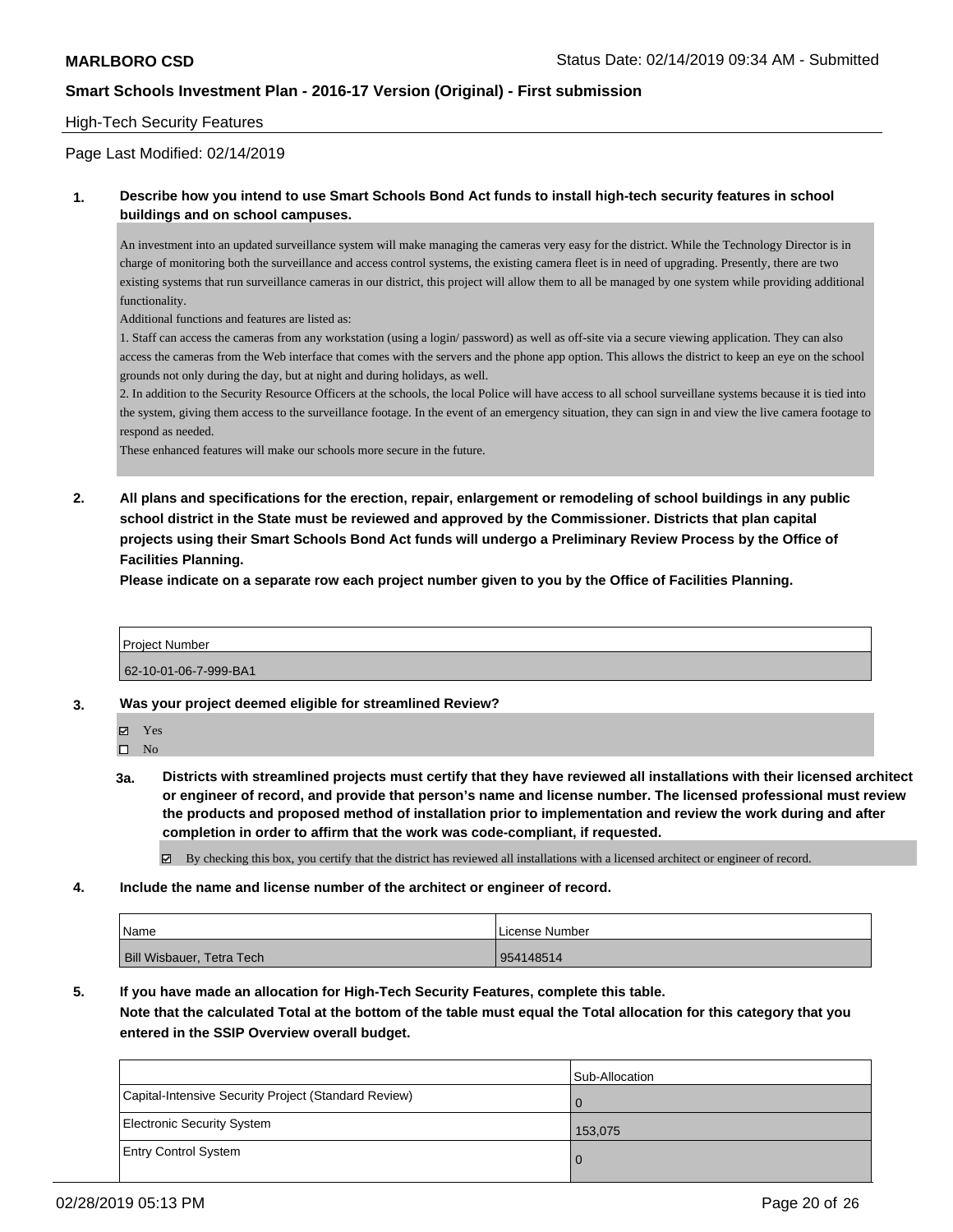## High-Tech Security Features

Page Last Modified: 02/14/2019

|                                 | Sub-Allocation |
|---------------------------------|----------------|
| Approved Door Hardening Project |                |
| <b>Other Costs</b>              |                |
| Totals:                         | 153,075        |

**6. Please detail the type, quantity, per unit cost and total cost of the eligible items under each sub-category. This is especially important for any expenditures listed under the "Other" category. All expenditures must be capital-bond eligible to be reimbursed through the SSBA. If you have any questions, please contact us directly through smartschools@nysed.gov.**

**Add rows under each sub-category for additional items, as needed.**

| Select the allowable expenditure<br>type.<br>Repeat to add another item under<br>each type. | Item to be purchased                                                                                                                                                                                                                                                                                                                                                                                                                                                                                                                                                                                                                                                                                            | Quantity | Cost per Item | <b>Total Cost</b> |
|---------------------------------------------------------------------------------------------|-----------------------------------------------------------------------------------------------------------------------------------------------------------------------------------------------------------------------------------------------------------------------------------------------------------------------------------------------------------------------------------------------------------------------------------------------------------------------------------------------------------------------------------------------------------------------------------------------------------------------------------------------------------------------------------------------------------------|----------|---------------|-------------------|
| <b>Electronic Security System</b>                                                           | A+ Installation Services                                                                                                                                                                                                                                                                                                                                                                                                                                                                                                                                                                                                                                                                                        | 232.00   | 150           | 34,800            |
| <b>Electronic Security System</b>                                                           | EDGE 16TB 2U RAID1 - 4TB Drives<br>Manuf. Part #: IPV-IPV-EDGE-16-<br>RAID1                                                                                                                                                                                                                                                                                                                                                                                                                                                                                                                                                                                                                                     | 2.00     | 12,850        | 25,700            |
| <b>Electronic Security System</b>                                                           | 5ft Cat5e Non-Booted Unshielded<br>(UTP) Ethernet Network Patch Cable                                                                                                                                                                                                                                                                                                                                                                                                                                                                                                                                                                                                                                           | 2.00     | 5             | 10                |
| <b>Electronic Security System</b>                                                           | Professional Service Labor for<br>Programming and Installation                                                                                                                                                                                                                                                                                                                                                                                                                                                                                                                                                                                                                                                  | 16.00    | 150           | 2,400             |
| <b>Electronic Security System</b>                                                           | Axis P3225-LV MKII- Day/night fixed<br>dome with support for WDR-Forensic<br>Capture, lighfinder and Optimized IR<br>with built in IR illumination. Discreet,<br>dust and IK08 vandal-resistant indoor<br>casing. Varifocal 3-10.5mm P-Iris lens,<br>remote focus and zoom. Multiple,<br>individually configurable H.264 and<br>Motion JPEG streams. HDTV 1080p at<br>30 fps with WDR and up to 60 fbs with<br>WDR disabled. Axis Zipstream<br>technology for reduced bandwidth and<br>storage needs. Video motion detection<br>and active tampering alarm. Memory<br>card slot for optional local vidoe<br>storage. Power over Ethernet. Midspan<br>not included. Includes mounting<br>bracket for wall/celing | 7.00     | 544           | 3,810             |
| <b>Electronic Security System</b>                                                           | AXIS P3367-VE - 5MP, day/night, fixed<br>dome with vandal-resistant, IP66-rated<br>outdoor casing. Varifocal 3-9 mm P-iris<br>lens, remote focus and zoom. Multiple,<br>individually configurable H.264 and<br>Motion JPEG streams; max 5MP<br>resolution at 12 fps or HDTV 1080p at                                                                                                                                                                                                                                                                                                                                                                                                                            | 8.00     | 1,127         | 9,016             |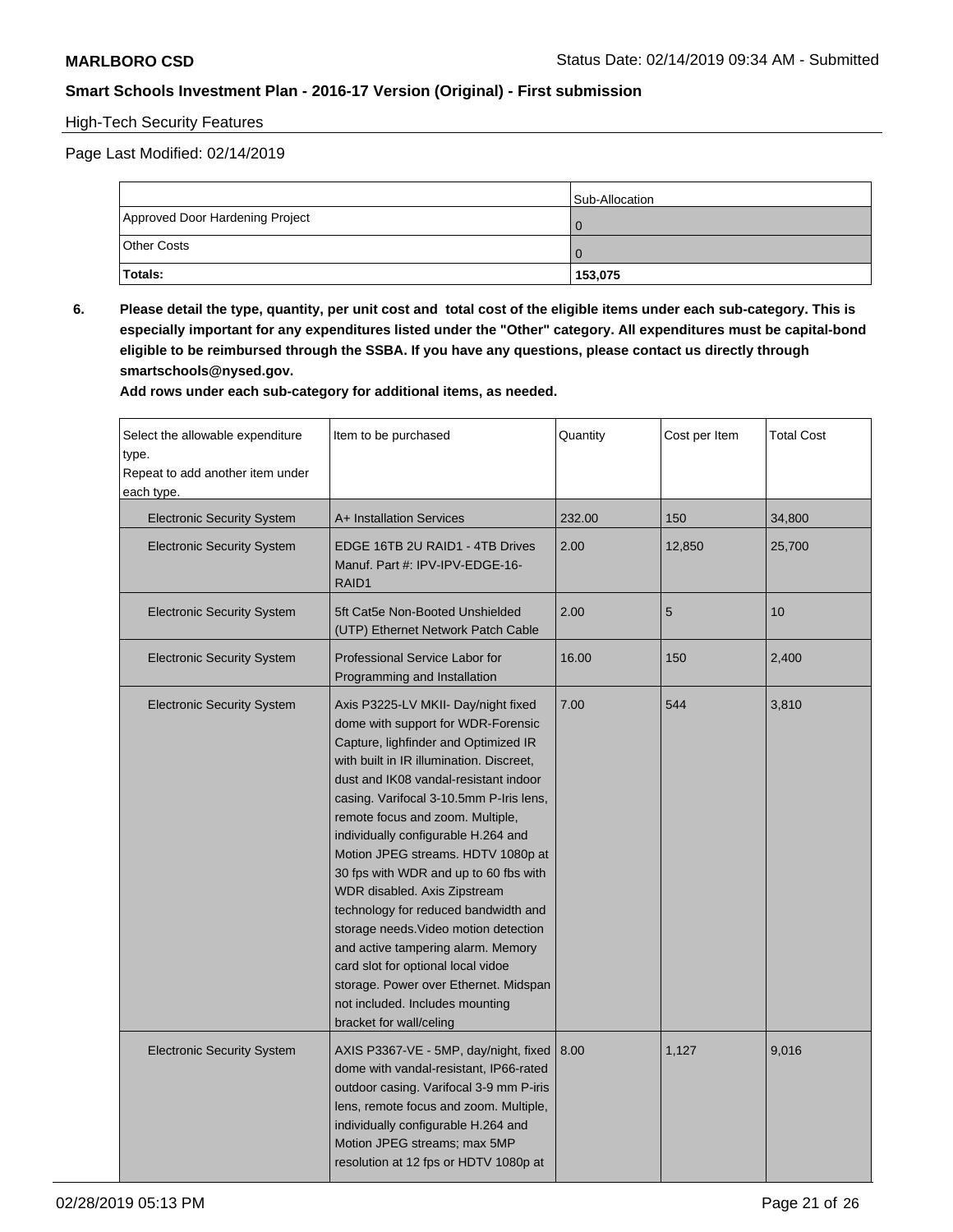# High-Tech Security Features

| Select the allowable expenditure<br>type.      | Item to be purchased                                                                                                                                                                                                                                                                                                                                                                                                                                                                                                                                                                                                                                                                                                                                     | Quantity | Cost per Item | <b>Total Cost</b> |
|------------------------------------------------|----------------------------------------------------------------------------------------------------------------------------------------------------------------------------------------------------------------------------------------------------------------------------------------------------------------------------------------------------------------------------------------------------------------------------------------------------------------------------------------------------------------------------------------------------------------------------------------------------------------------------------------------------------------------------------------------------------------------------------------------------------|----------|---------------|-------------------|
| Repeat to add another item under<br>each type. |                                                                                                                                                                                                                                                                                                                                                                                                                                                                                                                                                                                                                                                                                                                                                          |          |               |                   |
|                                                | 30 fps. WDR. Video motion detection<br>and active tampering alarm. Two-way<br>audio and audio detection. I/O for<br>alarm/event handling, SD/SDHC<br>memory card slot for optional local<br>video storage. Operation in -40°C to<br>+55°C powered by standard Power<br>over Ethernet. Midspan not included.<br>Includes smoked and clear transparent<br>covers, weather shield against sun,<br>rain or snow, and 5m                                                                                                                                                                                                                                                                                                                                      |          |               |                   |
| <b>Electronic Security System</b>              | AXIS T8133 30W MIDSPAN - Single<br>port midspan for Power over Ethernet<br>Plus (PoE+) IEEE 802.3at Type 2<br>Class 4. Replaces AXIS                                                                                                                                                                                                                                                                                                                                                                                                                                                                                                                                                                                                                     | 3.00     | 74            | 223               |
| <b>Electronic Security System</b>              | AXIS P3225-LV MKII - Day/night fixed<br>dome with support for WDR - Forensic<br>Capture, Lightfinder and OptimizedIR<br>with built-in IR illumination. Discreet,<br>dust and IK08 vandal-resistant indoor<br>casing. Varifocal 3-10.5 mm P-Iris<br>lens, remote focus and zoom. Multiple,<br>individually configurable H.264 and<br>Motion JPEG streams. HDTV 1080p at<br>30 fps with WDR, and up to 60 fps with<br>WDR disabled. Axis' Zipstream<br>technology for reduced bandwidth and<br>storage needs. Video motion detection<br>and active tampering alarm. Memory<br>card slot for optional local video<br>storage. Power over Ethernet. Midspan<br>not included. Includes mounting<br>bracket for wall/ceiling or junction<br>boxes. Manuf. Part | 6.00     | 544           | 3,266             |
| <b>Electronic Security System</b>              | AXIS P3367-VE - 5MP, day/night, fixed<br>dome with vandal-resistant, IP66-rated<br>outdoor casing. Varifocal 3-9 mm P-iris<br>lens, remote focus and zoom. Multiple,<br>individually configurable H.264 and<br>Motion JPEG streams; max 5MP<br>resolution at 12 fps or HDTV 1080p at<br>30 fps. WDR. Video motion detection<br>and active tampering alarm. Two-way<br>audio and audio detection. I/O for<br>alarm/event handling, SD/SDHC<br>memory card slot for optional local<br>video storage. Operation in -40°C to                                                                                                                                                                                                                                 | 2.00     | 1,127         | 2,254             |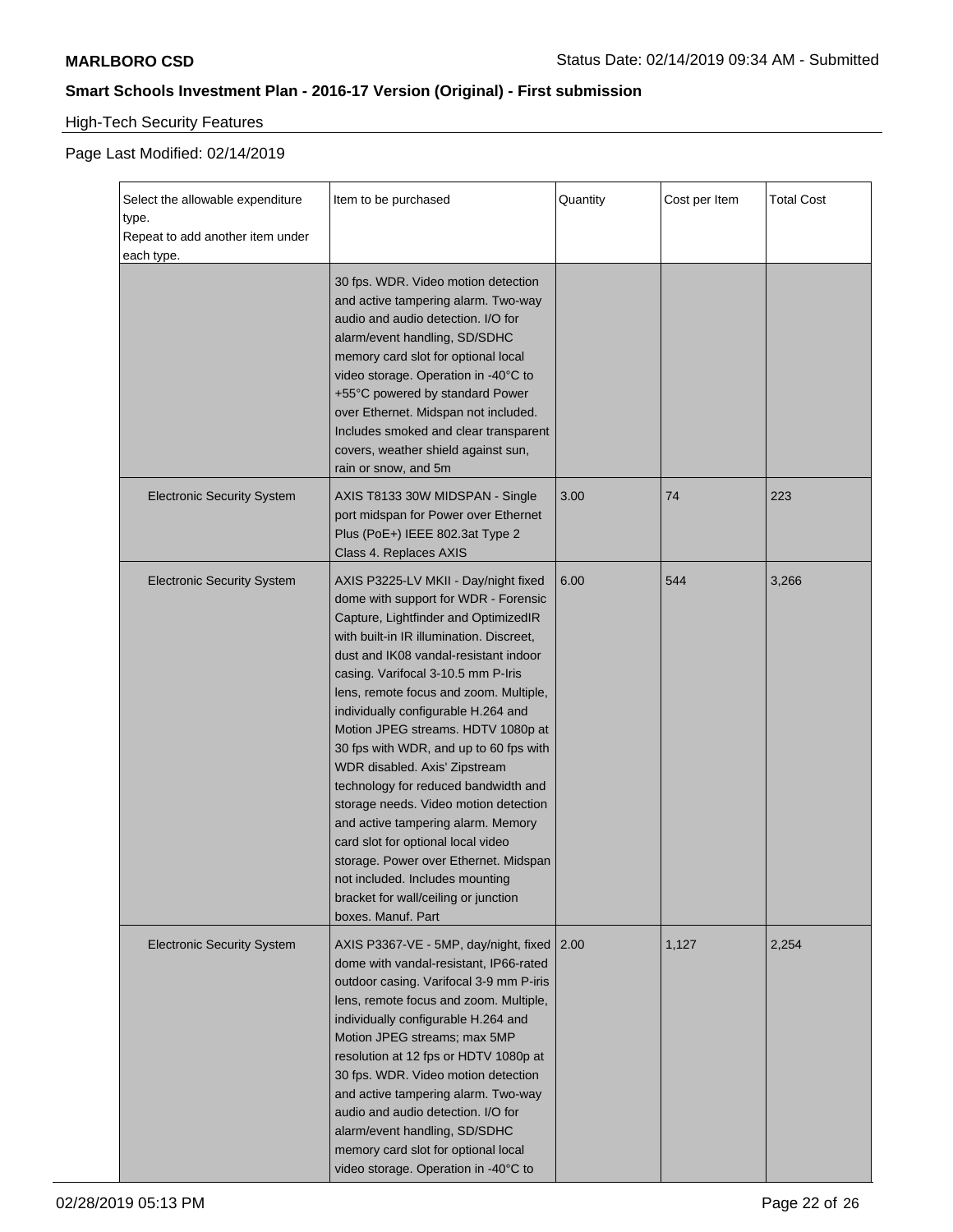# High-Tech Security Features

| Select the allowable expenditure<br>type.<br>Repeat to add another item under<br>each type. | Item to be purchased                                                                                                                                                                                                                                                                                                                                                                                                                                                                                                                                                                                      | Quantity | Cost per Item | <b>Total Cost</b> |
|---------------------------------------------------------------------------------------------|-----------------------------------------------------------------------------------------------------------------------------------------------------------------------------------------------------------------------------------------------------------------------------------------------------------------------------------------------------------------------------------------------------------------------------------------------------------------------------------------------------------------------------------------------------------------------------------------------------------|----------|---------------|-------------------|
|                                                                                             | +55°C powered by standard Power<br>over Ethernet. Midspan not included.<br>Includes smoked and clear transparent<br>covers, weather shield against sun,<br>rain or snow, and 5m                                                                                                                                                                                                                                                                                                                                                                                                                           |          |               |                   |
| <b>Electronic Security System</b>                                                           | AXIS Q3708-PVE - 180° multi-sensor,<br>day/night fixed dome in an IK10<br>vandal-resistant outdoor casing. Fixed<br>focal, multi-megapixel lenses, focused<br>from factory. 3 x QHD resolution, up to<br>15MP total in 4:3 format. WDR<br>Forensic Capture, Zipstream and one<br>single IP address. Operation in wide<br>temperature range powered by<br>standard Power over Ethernet Plus.<br>Midspan not included. Designed for<br>pendant or wall mount arm with same<br>bayonet joint interface as Axis' PTZ<br>domes. Includes weather shield<br>against sun, rain or snow, easily<br>repaintable to | 2.00     | 1,879         | 3,758             |
| <b>Electronic Security System</b>                                                           | AXIS T91E61 WALL MOUNT - Wall<br>mount with internal cable canal for<br>dome cameras with 1.5                                                                                                                                                                                                                                                                                                                                                                                                                                                                                                             | 2.00     | 37            | 73                |
| <b>Electronic Security System</b>                                                           | AXIS T94A01D PENDANT KIT -<br>Pendant kit for the AXIS Q60-series<br>and AXIS P55-series PTZ Network<br>Cameras, enables mount on standard<br>'1,5                                                                                                                                                                                                                                                                                                                                                                                                                                                        | 2.00     | 46            | 92                |
| <b>Electronic Security System</b>                                                           | AXIS T8133 30W MIDSPAN - Single<br>port midspan for Power over Ethernet<br>Plus (PoE+) IEEE 802.3at Type 2<br>Class 4. Replaces AXIS T8123. Manuf.<br>Part #: AXS-5900-294                                                                                                                                                                                                                                                                                                                                                                                                                                | 2.00     | 74            | 149               |
| <b>Electronic Security System</b>                                                           | AXIS M7016 VIDEO ENCODER -<br>Sixteen-channel video encoder. Dual<br>streaming H.264 and Motion JPEG on<br>all channels. Max D1 resolution at<br>30/25 (NTSC/PAL) fps on all streams.<br>Video motion detection. Active<br>tampering alarm. Unit includes 4 x<br>micro SD card slots for edge storage.<br>PTZ support. Unit has 4 x ARTPEC<br>chips and 4 x IP addresses. Includes<br>power supply. Manuf. Part #: AXS-<br>0541-004 For 20 cameras                                                                                                                                                        | 11.00    | 939           | 10,329            |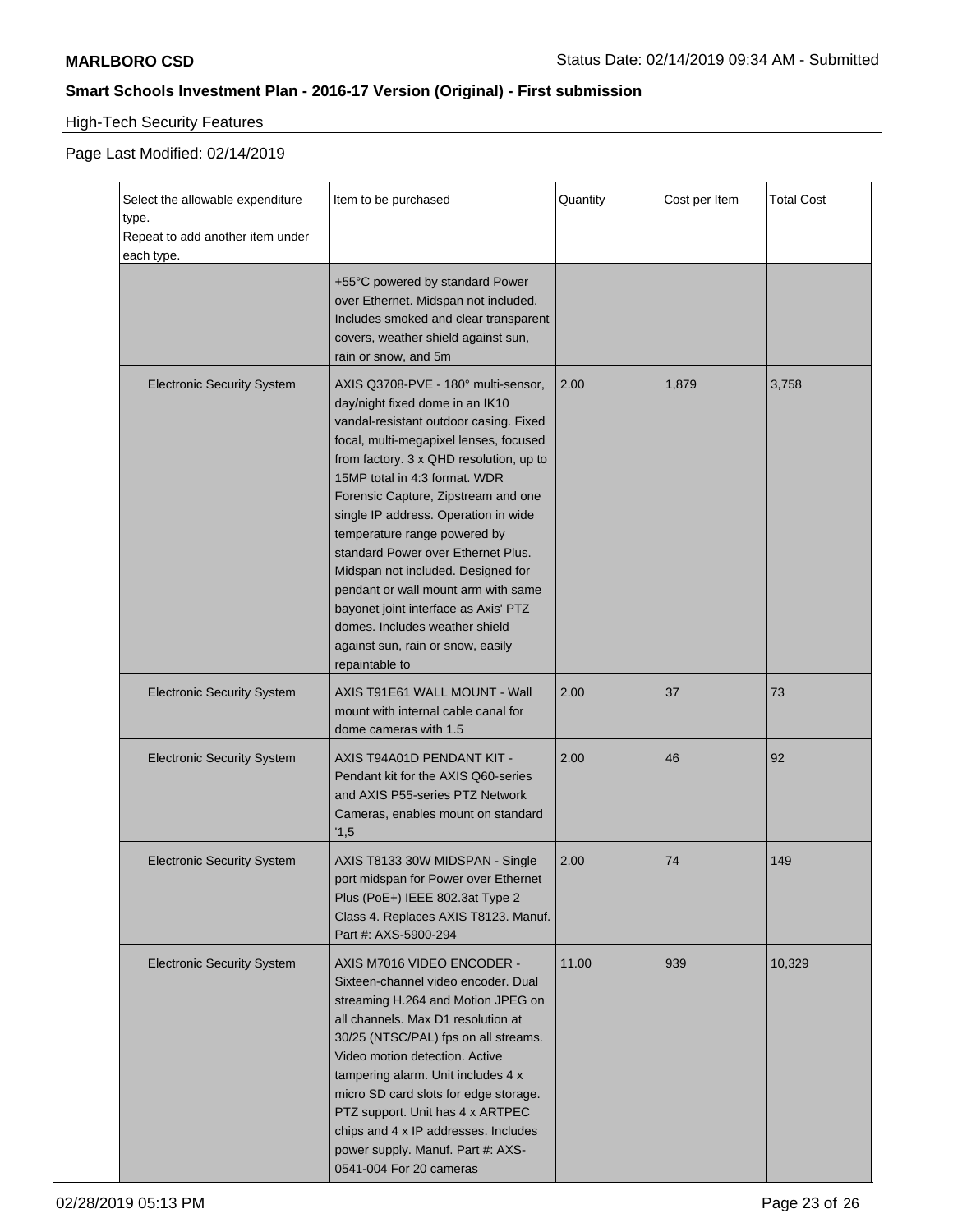# High-Tech Security Features

| Select the allowable expenditure<br>type.<br>Repeat to add another item under<br>each type. | Item to be purchased                                                                                                                                                                                                                                                                                                                                                                                                                                                                                                                                                                                                                                                        | Quantity | Cost per Item | <b>Total Cost</b> |
|---------------------------------------------------------------------------------------------|-----------------------------------------------------------------------------------------------------------------------------------------------------------------------------------------------------------------------------------------------------------------------------------------------------------------------------------------------------------------------------------------------------------------------------------------------------------------------------------------------------------------------------------------------------------------------------------------------------------------------------------------------------------------------------|----------|---------------|-------------------|
| <b>Electronic Security System</b>                                                           | Mosaic Enterprise VMS Camera<br>License(Please specify New or<br>Existing Site License Code) Manuf.<br>Part #: IPV-ME-VMS-SW-1                                                                                                                                                                                                                                                                                                                                                                                                                                                                                                                                              | 14.00    | 132           | 1,849             |
| <b>Electronic Security System</b>                                                           | Software Upgrade Protection 1 Year<br>for Mosaic Enterprise Camera License<br>Manuf. Part #: IPV-ME-SUP-SW-CAM-<br>1YR                                                                                                                                                                                                                                                                                                                                                                                                                                                                                                                                                      | 28.00    | 24            | 665               |
| <b>Electronic Security System</b>                                                           | CAT6 UTP 4-Pair Solid CMP Yellow<br>1000FT Cable Manuf. Part #: ATS-<br>CMP4/6-YELLOW                                                                                                                                                                                                                                                                                                                                                                                                                                                                                                                                                                                       | 2.00     | 295           | 590               |
| <b>Electronic Security System</b>                                                           | Professional Service Install, configure<br>& integrate security cameras, cable<br>and wiring for video systems. Manuf.<br>Part #: Install-Video Technician                                                                                                                                                                                                                                                                                                                                                                                                                                                                                                                  | 64.00    | 150           | 9,600             |
| <b>Electronic Security System</b>                                                           | AXIS Q3708-PVE - 180° multi-sensor,<br>day/night fixed dome in an IK10<br>vandal-resistant outdoor casing. Fixed<br>focal, multi-megapixel lenses, focused<br>from factory. 3 x QHD resolution, up to<br>15MP total in 4:3 format. WDR<br>Forensic Capture, Zipstream and one<br>single IP address. Operation in wide<br>temperature range powered by<br>standard Power over Ethernet Plus.<br>Midspan not included. Designed for<br>pendant or wall mount arm with same<br>bayonet joint interface as Axis' PTZ<br>domes. Includes weather shield<br>against sun, rain or snow, easily<br>repaintable to blend in with the<br>environment. Manuf. Part #: AXS-<br>0801-001 | 3.00     | 1,879         | 5,637             |
| <b>Electronic Security System</b>                                                           | AXIS T91E61 WALL MOUNT - Wall<br>mount with internal cable canal for<br>dome cameras with 1.5                                                                                                                                                                                                                                                                                                                                                                                                                                                                                                                                                                               | 3.00     | 37            | 110               |
| <b>Electronic Security System</b>                                                           | AXIS T94A01D PENDANT KIT -<br>Pendant kit for the AXIS Q60-series<br>and AXIS P55-series PTZ Network<br>Cameras, enables mount on standard<br>'1,5                                                                                                                                                                                                                                                                                                                                                                                                                                                                                                                          | 3.00     | 46            | 138               |
| <b>Electronic Security System</b>                                                           | Mosaic Enterprise VMS Camera<br>License(Please specify New or<br>Existing Site License Code) Manuf.<br>Part #: IPV-ME-VMS-SW-1                                                                                                                                                                                                                                                                                                                                                                                                                                                                                                                                              | 18.00    | 132           | 2,377             |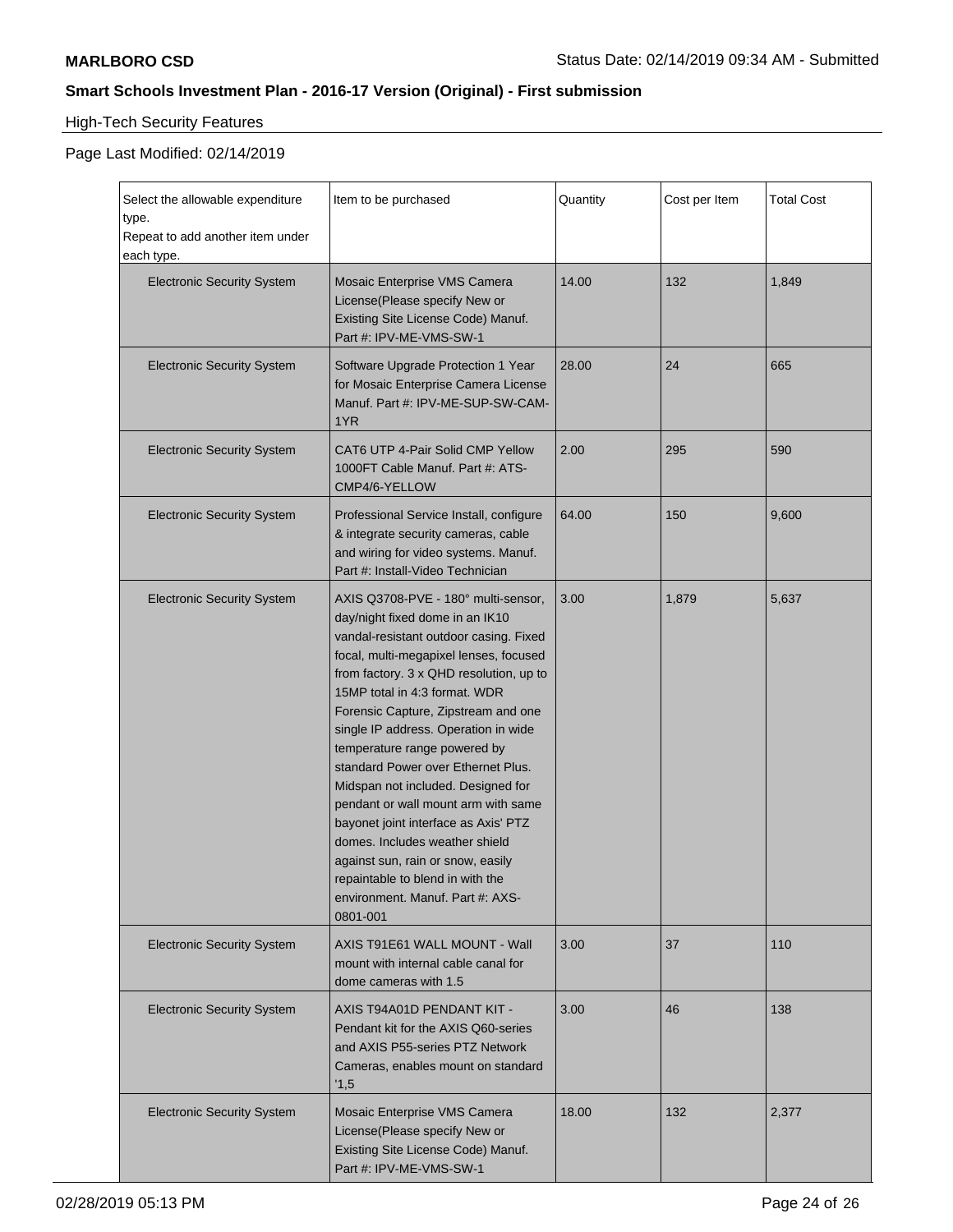# High-Tech Security Features

| Select the allowable expenditure<br>type.<br>Repeat to add another item under<br>each type. | Item to be purchased                                                                                                                                                                                                                                                                                                                                                                                                                                                                                                                                                                                                                                                                                                                                                     | Quantity | Cost per Item | <b>Total Cost</b> |
|---------------------------------------------------------------------------------------------|--------------------------------------------------------------------------------------------------------------------------------------------------------------------------------------------------------------------------------------------------------------------------------------------------------------------------------------------------------------------------------------------------------------------------------------------------------------------------------------------------------------------------------------------------------------------------------------------------------------------------------------------------------------------------------------------------------------------------------------------------------------------------|----------|---------------|-------------------|
| <b>Electronic Security System</b>                                                           | 36 Software Upgrade Protection 1<br>Year for Mosaic Enterprise Camera<br>License Manuf. Part #: IPV-ME-SUP-<br>SW-CAM-1YR                                                                                                                                                                                                                                                                                                                                                                                                                                                                                                                                                                                                                                                | 36.00    | 24            | 855               |
| <b>Electronic Security System</b>                                                           | CAT6 UTP 4-Pair Solid CMP Yellow<br>1000FT Cable Manuf. Part #: ATS-<br>CMP4/6-YELLOW                                                                                                                                                                                                                                                                                                                                                                                                                                                                                                                                                                                                                                                                                    | 4.00     | 295           | 1,180             |
| <b>Electronic Security System</b>                                                           | Professional Service Install, configure<br>& integrate security cameras, cable<br>and wiring for video systems. Manuf.<br>Part #: Install-Video Technician                                                                                                                                                                                                                                                                                                                                                                                                                                                                                                                                                                                                               | 108.00   | 150           | 16,200            |
| <b>Electronic Security System</b>                                                           | AXIS P3225-LV MKII - Day/night fixed<br>dome with support for WDR - Forensic<br>Capture, Lightfinder and OptimizedIR<br>with built-in IR illumination. Discreet,<br>dust and IK08 vandal-resistant indoor<br>casing. Varifocal 3-10.5 mm P-Iris<br>lens, remote focus and zoom. Multiple,<br>individually configurable H.264 and<br>Motion JPEG streams. HDTV 1080p at<br>30 fps with WDR, and up to 60 fps with<br>WDR disabled. Axis' Zipstream<br>technology for reduced bandwidth and<br>storage needs. Video motion detection<br>and active tampering alarm. Memory<br>card slot for optional local video<br>storage. Power over Ethernet. Midspan<br>not included. Includes mounting<br>bracket for wall/ceiling or junction<br>boxes. Manuf. Part #: AXS-0954-001 | 8.00     | 544           | 4,354             |
| <b>Electronic Security System</b>                                                           | AXIS P3707-PE - Flexible multisensor  <br>fixed camera with four 1080p sensors.<br>The lenses can be adjusted to provide<br>a 108° to 54° horizontal field of view<br>for either a wide, panoramic view, or<br>detailed, zoomed-in views. The lenses<br>can be rotated to support vertically<br>oriented scenes in Axis' Corridor<br>Format. Supports individually<br>configurable video streams from each<br>camera head, as well as quad view<br>streaming, enabling 4x 1080p<br>resolution videos at 12.5/15 fps or 4x<br>720p resolution videos at full frame<br>rate. Axis' Zipstream technology is<br>supported to lower bandwidth and                                                                                                                             | 1.00     | 1,127         | 1,127             |